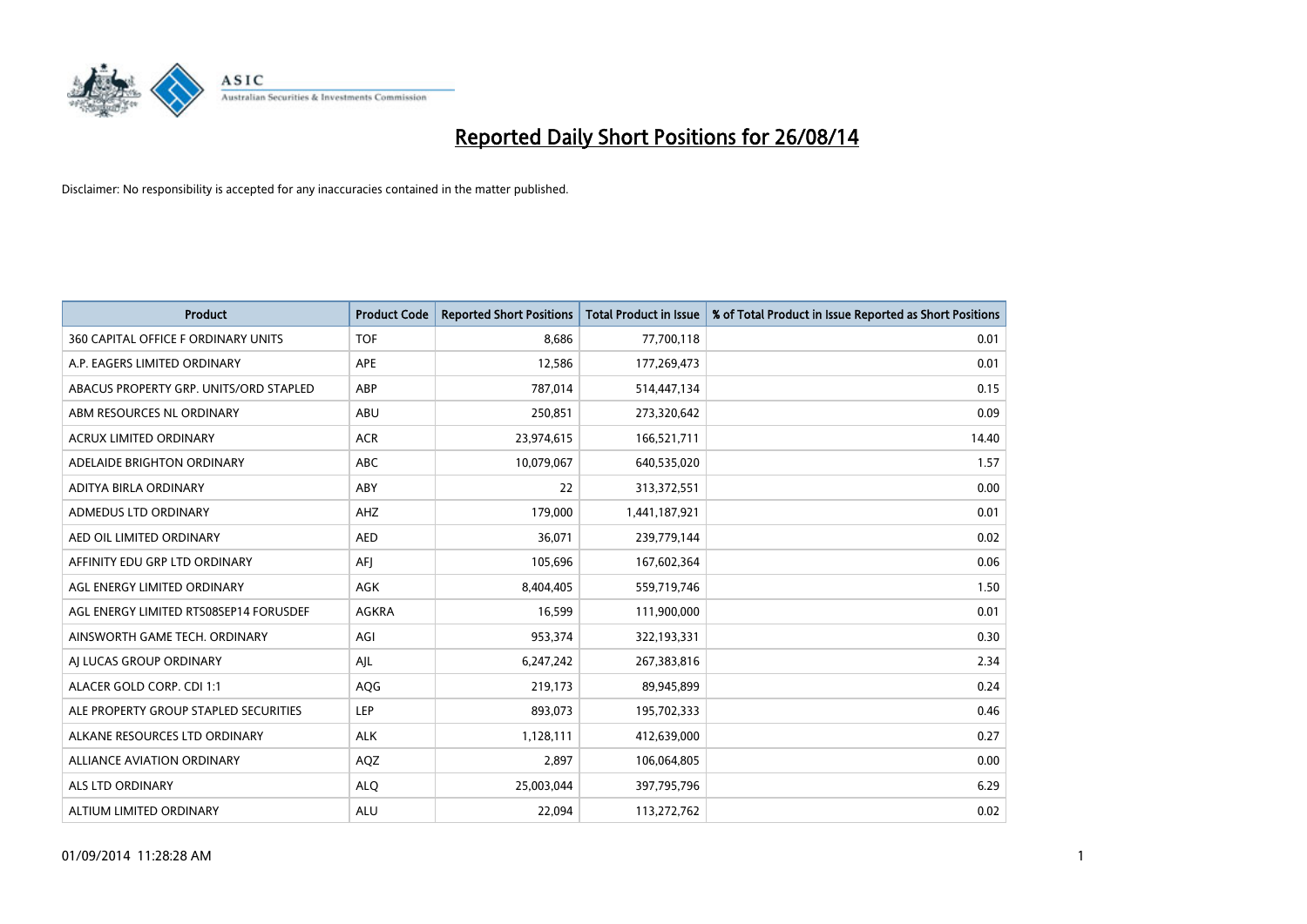

| <b>Product</b>                          | <b>Product Code</b> | <b>Reported Short Positions</b> | <b>Total Product in Issue</b> | % of Total Product in Issue Reported as Short Positions |
|-----------------------------------------|---------------------|---------------------------------|-------------------------------|---------------------------------------------------------|
| ALTONA MINING LTD ORDINARY              | <b>AOH</b>          | 94,848                          | 532,579,704                   | 0.02                                                    |
| ALUMINA LIMITED ORDINARY                | AWC                 | 82,461,854                      | 2,806,225,615                 | 2.94                                                    |
| AMALGAMATED HOLDINGS ORDINARY           | AHD                 | 122,604                         | 157,864,530                   | 0.08                                                    |
| AMCOM TELECOMM. ORDINARY                | AMM                 | 3,651,691                       | 264,835,089                   | 1.38                                                    |
| AMCOR LIMITED ORDINARY                  | AMC                 | 5,776,216                       | 1,206,684,923                 | 0.48                                                    |
| AMP LIMITED ORDINARY                    | AMP                 | 12,317,348                      | 2,957,737,964                 | 0.42                                                    |
| ANSELL LIMITED ORDINARY                 | <b>ANN</b>          | 6,837,203                       | 152,937,881                   | 4.47                                                    |
| ANTARES ENERGY LTD ORDINARY             | AZZ                 | 1,564                           | 255,000,000                   | 0.00                                                    |
| ANZ BANKING GRP LTD ORDINARY            | ANZ                 | 9,724,621                       | 2,756,593,636                 | 0.35                                                    |
| APA GROUP STAPLED SECURITIES            | <b>APA</b>          | 11,468,392                      | 835,750,807                   | 1.37                                                    |
| APN NEWS & MEDIA ORDINARY               | <b>APN</b>          | 664,557                         | 1,029,041,356                 | 0.06                                                    |
| AQUARIUS PLATINUM. ORDINARY             | AQP                 | 2,691,843                       | 1,464,872,899                 | 0.18                                                    |
| AQUILA RESOURCES ORDINARY               | <b>AQA</b>          | 14,745                          | 411,804,442                   | 0.00                                                    |
| ARB CORPORATION ORDINARY                | ARP                 | 1,354,642                       | 72,493,302                    | 1.87                                                    |
| ARDENT LEISURE GROUP STAPLED SECURITIES | AAD                 | 1,868,789                       | 427,554,294                   | 0.44                                                    |
| ARENA REIT. ORDINARY UNITS              | <b>ARF</b>          | 4,767                           | 211,495,653                   | 0.00                                                    |
| ARISTOCRAT LEISURE ORDINARY             | ALL                 | 589,928                         | 622,710,823                   | 0.09                                                    |
| ARRIUM LTD ORDINARY                     | ARI                 | 45,210,932                      | 1,366,183,142                 | 3.31                                                    |
| ASALEO CARE LIMITED ORDINARY            | AHY                 | 3,500,000                       | 603,059,070                   | 0.58                                                    |
| ASCIANO LIMITED ORDINARY                | <b>AIO</b>          | 2,889,592                       | 975,385,664                   | 0.30                                                    |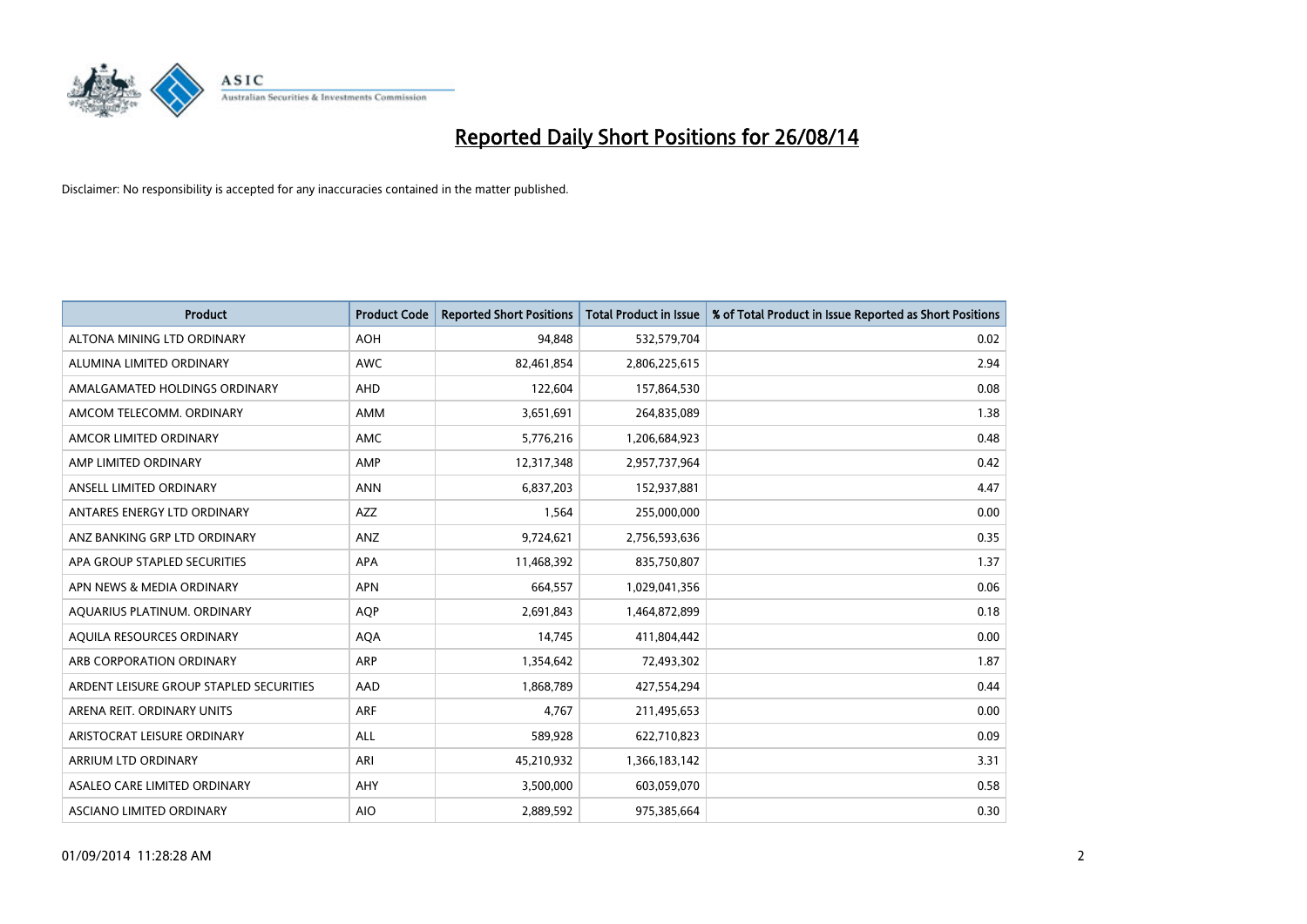

| <b>Product</b>                            | <b>Product Code</b> | <b>Reported Short Positions</b> | <b>Total Product in Issue</b> | % of Total Product in Issue Reported as Short Positions |
|-------------------------------------------|---------------------|---------------------------------|-------------------------------|---------------------------------------------------------|
| ASG GROUP LIMITED ORDINARY                | ASZ                 | 468,562                         | 206,720,839                   | 0.23                                                    |
| ASPEN GROUP ORD/UNITS STAPLED             | APZ                 | 131,585                         | 119,948,774                   | 0.11                                                    |
| ASTRO JAP PROP GROUP STAPLED US PROHIBIT. | AJA                 | 55,742                          | 67,211,752                    | 0.08                                                    |
| ASX LIMITED ORDINARY                      | ASX                 | 6,002,801                       | 193,595,162                   | 3.10                                                    |
| ATLAS IRON LIMITED ORDINARY               | <b>AGO</b>          | 141,959,573                     | 915,701,543                   | 15.50                                                   |
| ATRUM COAL NL ORDINARY                    | <b>ATU</b>          | 156,747                         | 162,324,242                   | 0.10                                                    |
| AURIZON HOLDINGS LTD ORDINARY             | AZJ                 | 2,699,958                       | 2,137,284,503                 | 0.13                                                    |
| AUSDRILL LIMITED ORDINARY                 | ASL                 | 24,448,746                      | 312,277,224                   | 7.83                                                    |
| AUSENCO LIMITED ORDINARY                  | AAX                 | 1,302,667                       | 168,449,799                   | 0.77                                                    |
| AUSNET SERVICES STAPLED SECURITIES        | <b>AST</b>          | 29,736,795                      | 3,425,244,162                 | 0.87                                                    |
| AUSTAL LIMITED ORDINARY                   | ASB                 | 182,575                         | 346,379,377                   | 0.05                                                    |
| AUSTBROKERS HOLDINGS ORDINARY             | <b>AUB</b>          | 118,755                         | 59,955,596                    | 0.20                                                    |
| AUSTIN ENGINEERING ORDINARY               | ANG                 | 1,421,803                       | 84,274,004                    | 1.69                                                    |
| AUSTRALAND PROPERTY STAPLED SECURITY      | <b>ALZ</b>          | 207,471                         | 581,797,922                   | 0.04                                                    |
| AUSTRALIAN AGRICULT, ORDINARY             | AAC                 | 2,398,385                       | 532,474,721                   | 0.45                                                    |
| AUSTRALIAN FOUNDAT. ORDINARY              | AFI                 | 100                             | 1,049,055,166                 | 0.00                                                    |
| AUSTRALIAN PHARM. ORDINARY                | API                 | 10,679,565                      | 488,115,883                   | 2.19                                                    |
| AUTOMOTIVE HOLDINGS ORDINARY              | <b>AHE</b>          | 1,495,483                       | 306,437,941                   | 0.49                                                    |
| AVANCO RESOURCES LTD ORDINARY             | AVB                 | 10,114                          | 1,661,675,855                 | 0.00                                                    |
| AVEO GROUP STAPLED SECURITIES             | <b>AOG</b>          | 10,047,661                      | 500,111,460                   | 2.01                                                    |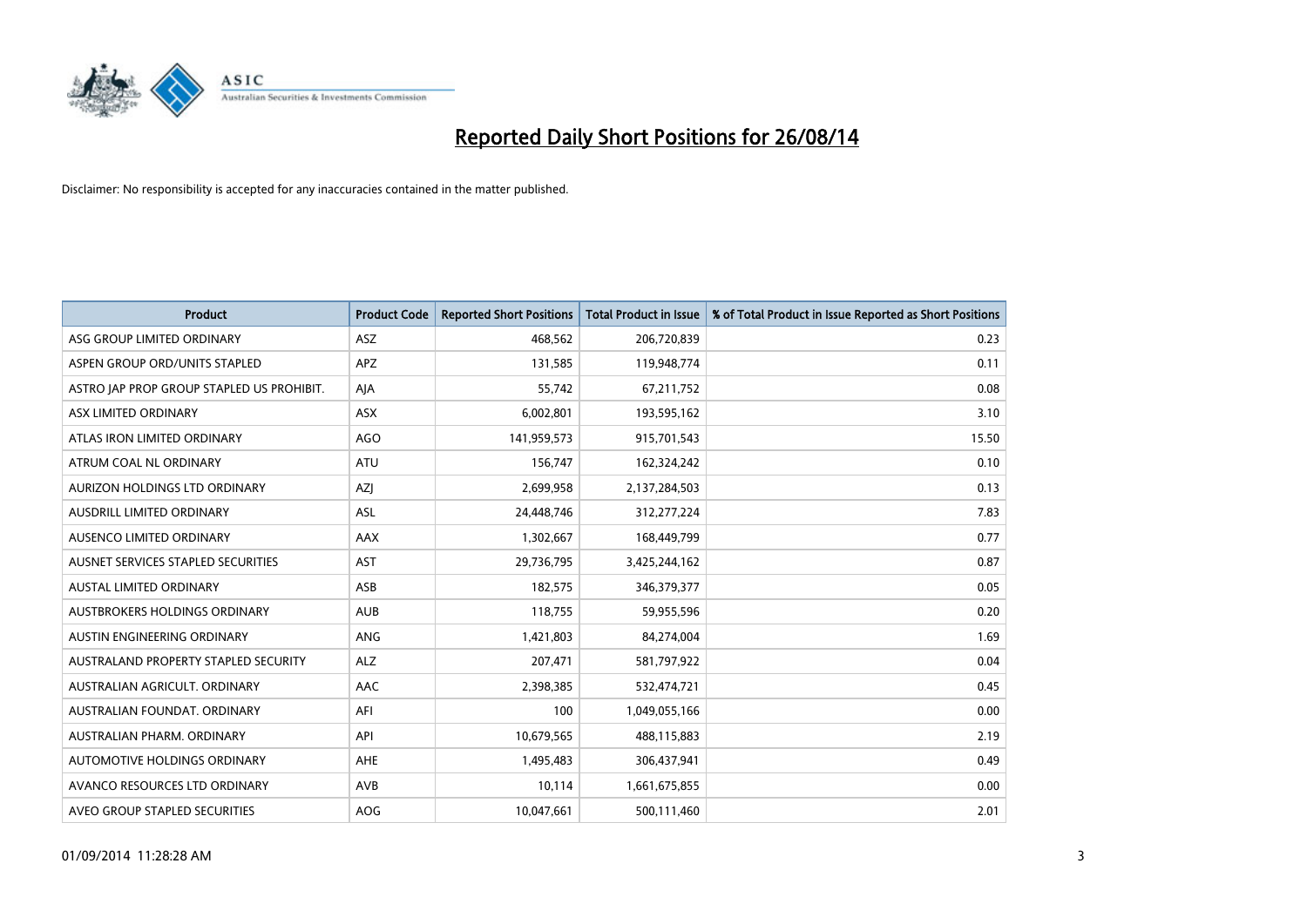

| <b>Product</b>                       | <b>Product Code</b> | <b>Reported Short Positions</b> | <b>Total Product in Issue</b> | % of Total Product in Issue Reported as Short Positions |
|--------------------------------------|---------------------|---------------------------------|-------------------------------|---------------------------------------------------------|
| AWE LIMITED ORDINARY                 | <b>AWE</b>          | 398,562                         | 522,696,385                   | 0.08                                                    |
| AZONTO PET LTD ORDINARY              | <b>APY</b>          | 1                               | 1,159,375,100                 | 0.00                                                    |
| AZUMAH RESOURCES ORDINARY            | <b>AZM</b>          | 1                               | 358,316,919                   | 0.00                                                    |
| BANDANNA ENERGY ORDINARY             | <b>BND</b>          | 24,135,792                      | 528,481,199                   | 4.57                                                    |
| BANK OF QUEENSLAND. ORDINARY         | <b>BOQ</b>          | 2,942,529                       | 362,516,534                   | 0.81                                                    |
| <b>BANNERMAN RESOURCES ORDINARY</b>  | <b>BMN</b>          | 146,680                         | 329,745,150                   | 0.04                                                    |
| <b>BASE RES LIMITED ORDINARY</b>     | <b>BSE</b>          | 5,501,878                       | 561,840,029                   | 0.98                                                    |
| <b>BATHURST RES LTD. ORDINARY</b>    | <b>BRL</b>          | 2,054,008                       | 947,828,434                   | 0.22                                                    |
| BC IRON LIMITED ORDINARY             | <b>BCI</b>          | 5,387,184                       | 124,345,439                   | 4.33                                                    |
| BEACH ENERGY LIMITED ORDINARY        | <b>BPT</b>          | 24,599,474                      | 1,292,897,806                 | 1.90                                                    |
| BEADELL RESOURCE LTD ORDINARY        | <b>BDR</b>          | 29,936,251                      | 798,657,280                   | 3.75                                                    |
| <b>BEGA CHEESE LTD ORDINARY</b>      | <b>BGA</b>          | 803,053                         | 152,245,802                   | 0.53                                                    |
| BENDIGO AND ADELAIDE ORDINARY        | <b>BEN</b>          | 14,108,256                      | 447,896,991                   | 3.15                                                    |
| BENTHAM IMF LTD ORDINARY             | <b>IMF</b>          | 3,585,301                       | 165,370,269                   | 2.17                                                    |
| BERKELEY RESOURCES ORDINARY          | <b>BKY</b>          | 261,023                         | 180,361,323                   | 0.14                                                    |
| BETASHARES ASX RES ETF UNITS         | <b>ORE</b>          | 512,000                         | 2,923,641                     | 17.51                                                   |
| BETASHARESCASHETF ETF UNITS          | AAA                 | 634                             | 12,343,410                    | 0.01                                                    |
| <b>BHP BILLITON LIMITED ORDINARY</b> | <b>BHP</b>          | 10,404,674                      | 3,211,691,105                 | 0.32                                                    |
| <b>BIGAIR GROUP LIMITED ORDINARY</b> | <b>BGL</b>          | 19,489                          | 172,872,340                   | 0.01                                                    |
| <b>BILLABONG ORDINARY</b>            | <b>BBG</b>          | 12,293,150                      | 990,370,034                   | 1.24                                                    |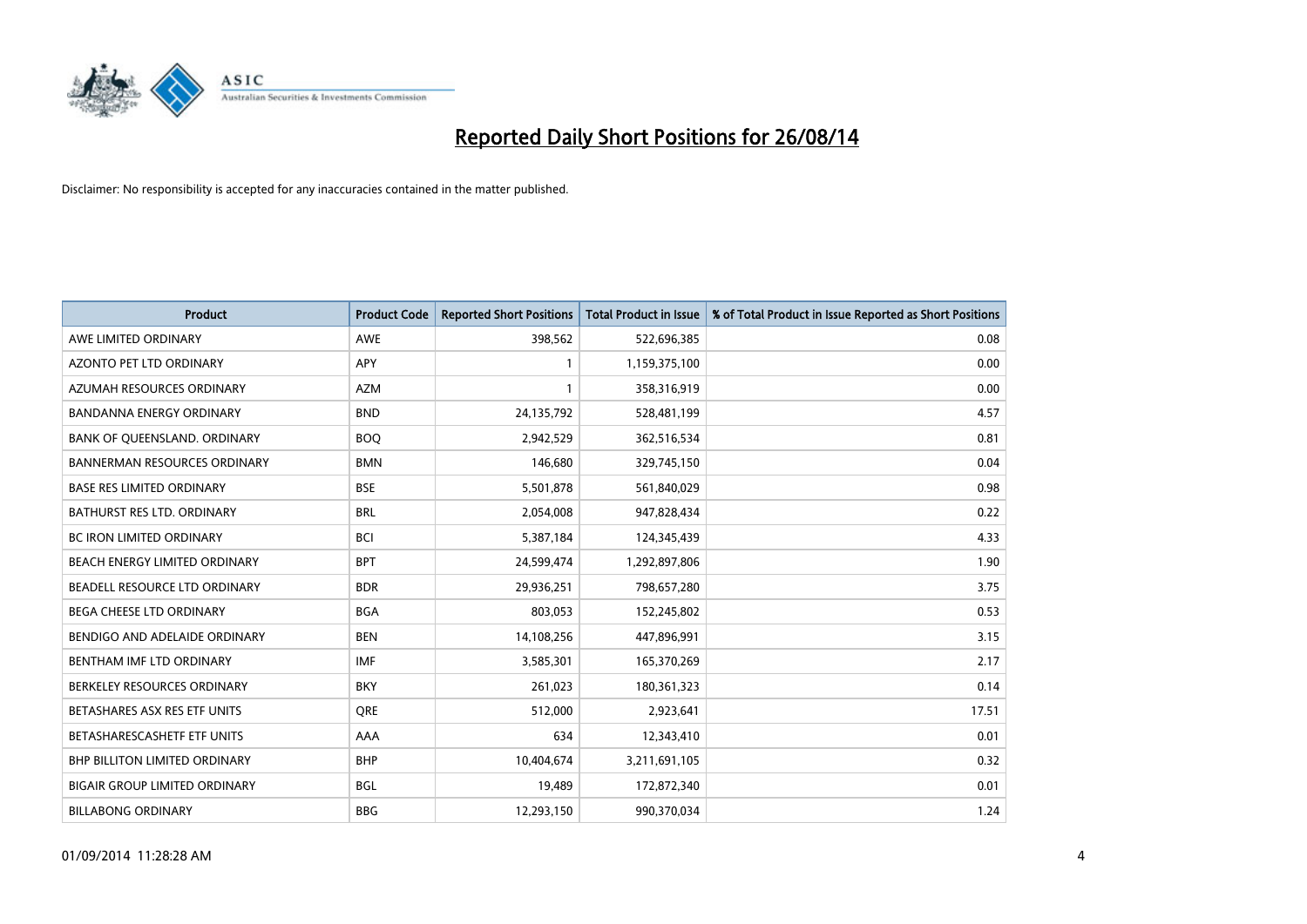

| <b>Product</b>                         | <b>Product Code</b> | <b>Reported Short Positions</b> | <b>Total Product in Issue</b> | % of Total Product in Issue Reported as Short Positions |
|----------------------------------------|---------------------|---------------------------------|-------------------------------|---------------------------------------------------------|
| <b>BIONOMICS LIMITED ORDINARY</b>      | <b>BNO</b>          | 71,000                          | 417,356,567                   | 0.02                                                    |
| <b>BLACKHAM RESOURCES ORDINARY</b>     | <b>BLK</b>          | 153,700                         | 118,612,952                   | 0.13                                                    |
| <b>BLACKMORES LIMITED ORDINARY</b>     | <b>BKL</b>          | 1,937                           | 17,114,947                    | 0.01                                                    |
| BLACKTHORN RESOURCES ORD US PROHIBITED | <b>BTR</b>          | 3,967                           | 164,285,950                   | 0.00                                                    |
| <b>BLACKWALL PROPERTY ORDINARY</b>     | <b>BWF</b>          | 14,305                          | 50,395,445                    | 0.03                                                    |
| <b>BLUESCOPE STEEL LTD ORDINARY</b>    | <b>BSL</b>          | 2,720,651                       | 559,227,871                   | 0.49                                                    |
| <b>BOART LONGYEAR ORDINARY</b>         | <b>BLY</b>          | 34,189,572                      | 461,163,412                   | 7.41                                                    |
| BORAL LIMITED, ORDINARY                | <b>BLD</b>          | 17,740,393                      | 782,736,249                   | 2.27                                                    |
| <b>BRADKEN LIMITED ORDINARY</b>        | <b>BKN</b>          | 15,579,440                      | 171,027,249                   | 9.11                                                    |
| <b>BRAMBLES LIMITED ORDINARY</b>       | <b>BXB</b>          | 2,001,032                       | 1,563,444,619                 | 0.13                                                    |
| BREVILLE GROUP LTD ORDINARY            | <b>BRG</b>          | 2,047,111                       | 130,095,322                   | 1.57                                                    |
| <b>BRICKWORKS LIMITED ORDINARY</b>     | <b>BKW</b>          | 89,362                          | 148,038,996                   | 0.06                                                    |
| BT INVESTMENT MNGMNT ORDINARY          | <b>BTT</b>          | 89                              | 284,384,906                   | 0.00                                                    |
| <b>BURU ENERGY ORDINARY</b>            | <b>BRU</b>          | 18,206,788                      | 298,505,530                   | 6.10                                                    |
| <b>BWP TRUST ORDINARY UNITS</b>        | <b>BWP</b>          | 6,428,670                       | 634,395,195                   | 1.01                                                    |
| CABCHARGE AUSTRALIA ORDINARY           | CAB                 | 11,367,268                      | 120,430,683                   | 9.44                                                    |
| CALTEX AUSTRALIA ORDINARY              | <b>CTX</b>          | 1,570,421                       | 270,000,000                   | 0.58                                                    |
| CAPE LAMBERT RES LTD ORDINARY          | <b>CFE</b>          | 5,476,500                       | 626,896,143                   | 0.87                                                    |
| CAPITOL HEALTH ORDINARY                | CAI                 | 237,016                         | 431,180,115                   | 0.05                                                    |
| <b>CARDNO LIMITED ORDINARY</b>         | CDD                 | 7,708,937                       | 163,266,973                   | 4.72                                                    |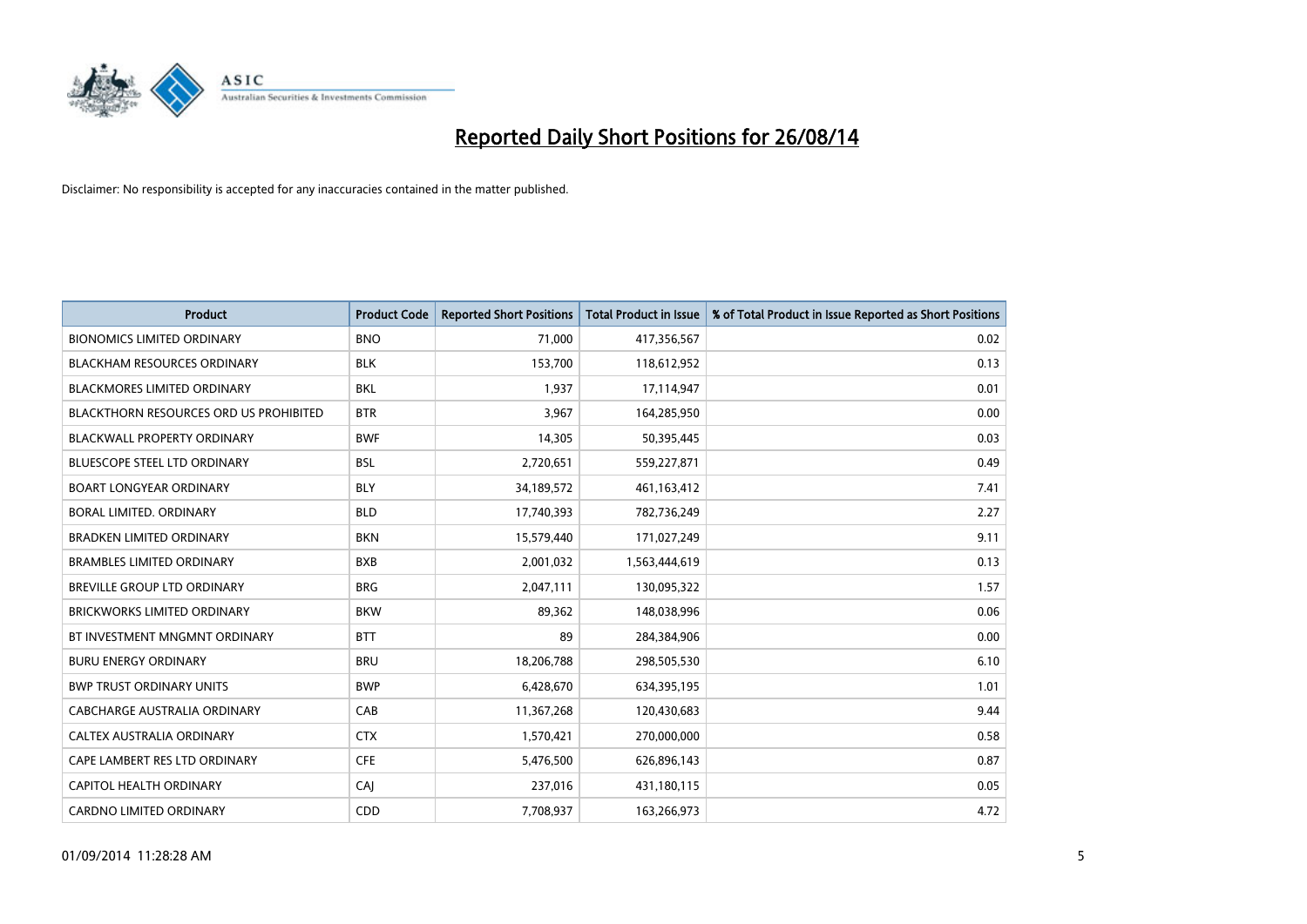

| <b>Product</b>                          | <b>Product Code</b> | <b>Reported Short Positions</b> | <b>Total Product in Issue</b> | % of Total Product in Issue Reported as Short Positions |
|-----------------------------------------|---------------------|---------------------------------|-------------------------------|---------------------------------------------------------|
| CARNARVON PETROLEUM ORDINARY            | <b>CVN</b>          | 734                             | 987,176,977                   | 0.00                                                    |
| CARSALES.COM LTD ORDINARY               | <b>CRZ</b>          | 7,519,334                       | 237,828,965                   | 3.16                                                    |
| <b>CASH CONVERTERS ORDINARY</b>         | CCV                 | 8,889,926                       | 428,886,124                   | 2.07                                                    |
| CEDAR WOODS PROP. ORDINARY              | <b>CWP</b>          | 69,705                          | 78,336,371                    | 0.09                                                    |
| CENTRAL PETROLEUM ORDINARY              | <b>CTP</b>          | 376,858                         | 348,718,957                   | 0.11                                                    |
| CFS RETAIL TRUST GRP STAPLED SECURITIES | <b>CFX</b>          | 54,911,295                      | 3,018,050,810                 | 1.82                                                    |
| <b>CHALLENGER LIMITED ORDINARY</b>      | <b>CGF</b>          | 1,224,582                       | 530,862,585                   | 0.23                                                    |
| CHANDLER MACLEOD LTD ORDINARY           | <b>CMG</b>          | 13,717                          | 547,985,086                   | 0.00                                                    |
| CHARTER HALL GROUP STAPLED US PROHIBIT. | <b>CHC</b>          | 761,209                         | 347,989,262                   | 0.22                                                    |
| <b>CHARTER HALL RETAIL UNITS</b>        | CQR                 | 11,214,988                      | 369,040,750                   | 3.04                                                    |
| <b>CHORUS LIMITED ORDINARY</b>          | <b>CNU</b>          | 28,765                          | 396,369,767                   | 0.01                                                    |
| COAL OF AFRICA LTD ORDINARY             | <b>CZA</b>          | 426                             | 1,048,368,613                 | 0.00                                                    |
| COALSPUR MINES LTD ORDINARY             | <b>CPL</b>          | 2,457,253                       | 641,544,455                   | 0.38                                                    |
| <b>COBAR CONSOLIDATED ORDINARY</b>      | CCU                 | 100,000                         | 329,715,353                   | 0.03                                                    |
| COCA-COLA AMATIL ORDINARY               | <b>CCL</b>          | 17,381,829                      | 763,590,249                   | 2.28                                                    |
| <b>COCHLEAR LIMITED ORDINARY</b>        | <b>COH</b>          | 7,992,945                       | 57,062,020                    | 14.01                                                   |
| COCKATOO COAL ORDINARY                  | <b>COK</b>          | 167,987                         | 4,560,196,928                 | 0.00                                                    |
| CODAN LIMITED ORDINARY                  | <b>CDA</b>          | 393,390                         | 176,969,924                   | 0.22                                                    |
| <b>COFFEY INTERNATIONAL ORDINARY</b>    | <b>COF</b>          | 7,994                           | 255,833,165                   | 0.00                                                    |
| <b>COKAL LTD ORDINARY</b>               | <b>CKA</b>          | 31,853                          | 471,103,926                   | 0.01                                                    |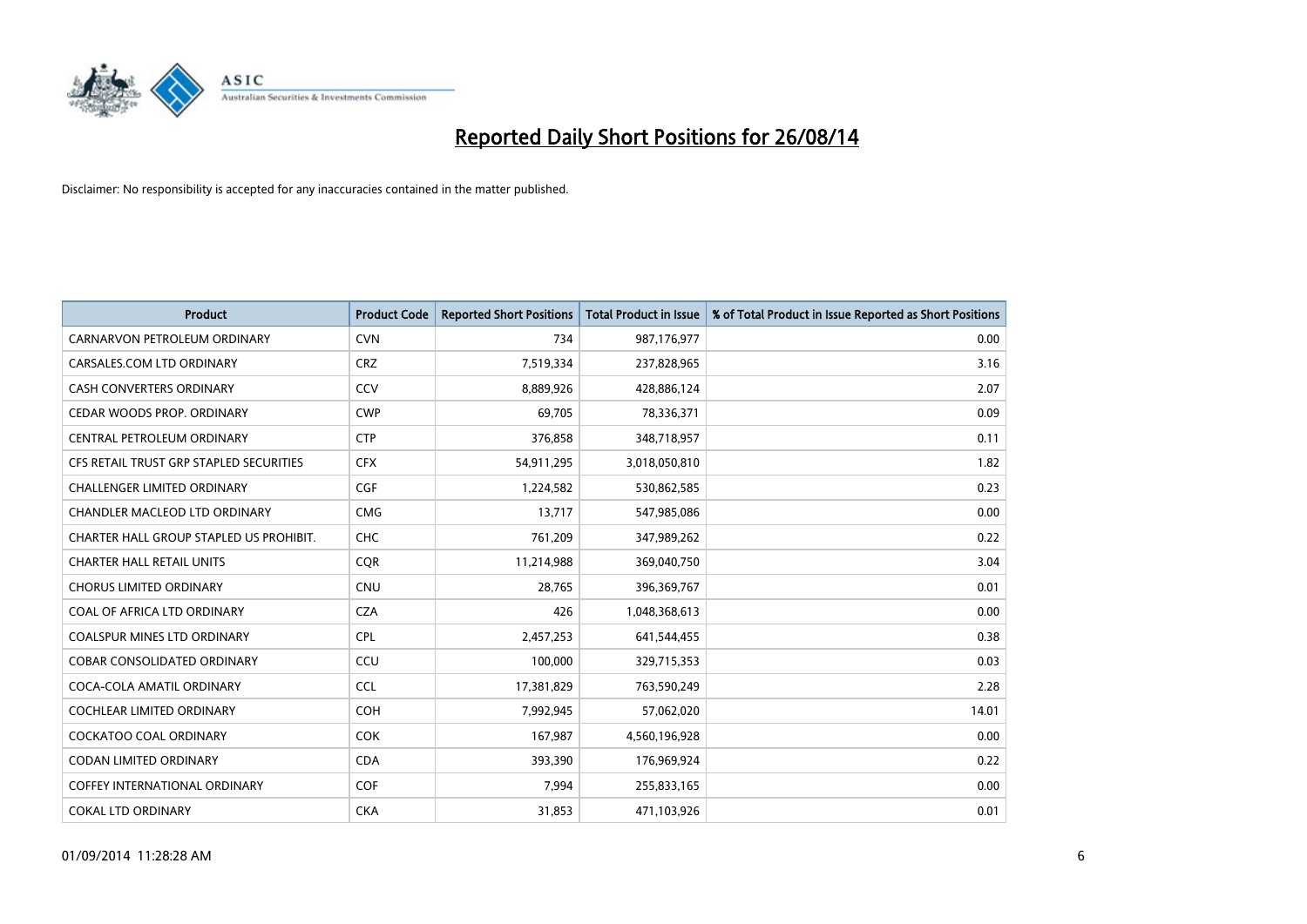

| <b>Product</b>                          | <b>Product Code</b> | <b>Reported Short Positions</b> | <b>Total Product in Issue</b> | % of Total Product in Issue Reported as Short Positions |
|-----------------------------------------|---------------------|---------------------------------|-------------------------------|---------------------------------------------------------|
| <b>COLLECTION HOUSE ORDINARY</b>        | <b>CLH</b>          | 2,207,988                       | 129,717,785                   | 1.70                                                    |
| <b>COLLINS FOODS LTD ORDINARY</b>       | <b>CKF</b>          | 100,000                         | 93,000,003                    | 0.11                                                    |
| COMMONWEALTH BANK, ORDINARY             | <b>CBA</b>          | 13,208,779                      | 1,621,319,194                 | 0.81                                                    |
| <b>COMPASS RESOURCES ORDINARY</b>       | <b>CMR</b>          | 7,472                           | 1,403,744,100                 | 0.00                                                    |
| <b>COMPUTERSHARE LTD ORDINARY</b>       | <b>CPU</b>          | 5,399,364                       | 556,203,079                   | 0.97                                                    |
| <b>COOPER ENERGY LTD ORDINARY</b>       | <b>COE</b>          | 262,722                         | 329,235,509                   | 0.08                                                    |
| <b>CORP TRAVEL LIMITED ORDINARY</b>     | <b>CTD</b>          | 396,970                         | 89,931,376                    | 0.44                                                    |
| COVER-MORE GRP LTD ORDINARY             | <b>CVO</b>          | 6,049,750                       | 317,750,000                   | 1.90                                                    |
| <b>CREDIT CORP GROUP ORDINARY</b>       | <b>CCP</b>          | 288,908                         | 46,131,882                    | 0.63                                                    |
| <b>CROMWELL PROP STAPLED SECURITIES</b> | <b>CMW</b>          | 9,482,778                       | 1,730,065,823                 | 0.55                                                    |
| <b>CROWE HORWATH AUS ORDINARY</b>       | <b>CRH</b>          | 461,312                         | 273,005,429                   | 0.17                                                    |
| <b>CROWN RESORTS LTD ORDINARY</b>       | <b>CWN</b>          | 4,703,505                       | 728,394,185                   | 0.65                                                    |
| <b>CSG LIMITED ORDINARY</b>             | CSV                 | 120,604                         | 279,290,492                   | 0.04                                                    |
| <b>CSL LIMITED ORDINARY</b>             | <b>CSL</b>          | 2,171,428                       | 474,588,196                   | 0.46                                                    |
| <b>CSR LIMITED ORDINARY</b>             | <b>CSR</b>          | 18,464,799                      | 506,000,315                   | 3.65                                                    |
| <b>CUDECO LIMITED ORDINARY</b>          | <b>CDU</b>          | 8,201,668                       | 235,425,143                   | 3.48                                                    |
| DART ENERGY LTD ORDINARY                | <b>DTE</b>          | 600,693                         | 1,108,752,733                 | 0.05                                                    |
| DATA#3 LIMITED ORDINARY                 | DTL                 | 158,128                         | 153,974,950                   | 0.10                                                    |
| DECMIL GROUP LIMITED ORDINARY           | <b>DCG</b>          | 2,652,191                       | 168,657,794                   | 1.57                                                    |
| DEEP YELLOW LIMITED ORDINARY            | <b>DYL</b>          | 947                             | 1,708,965,890                 | 0.00                                                    |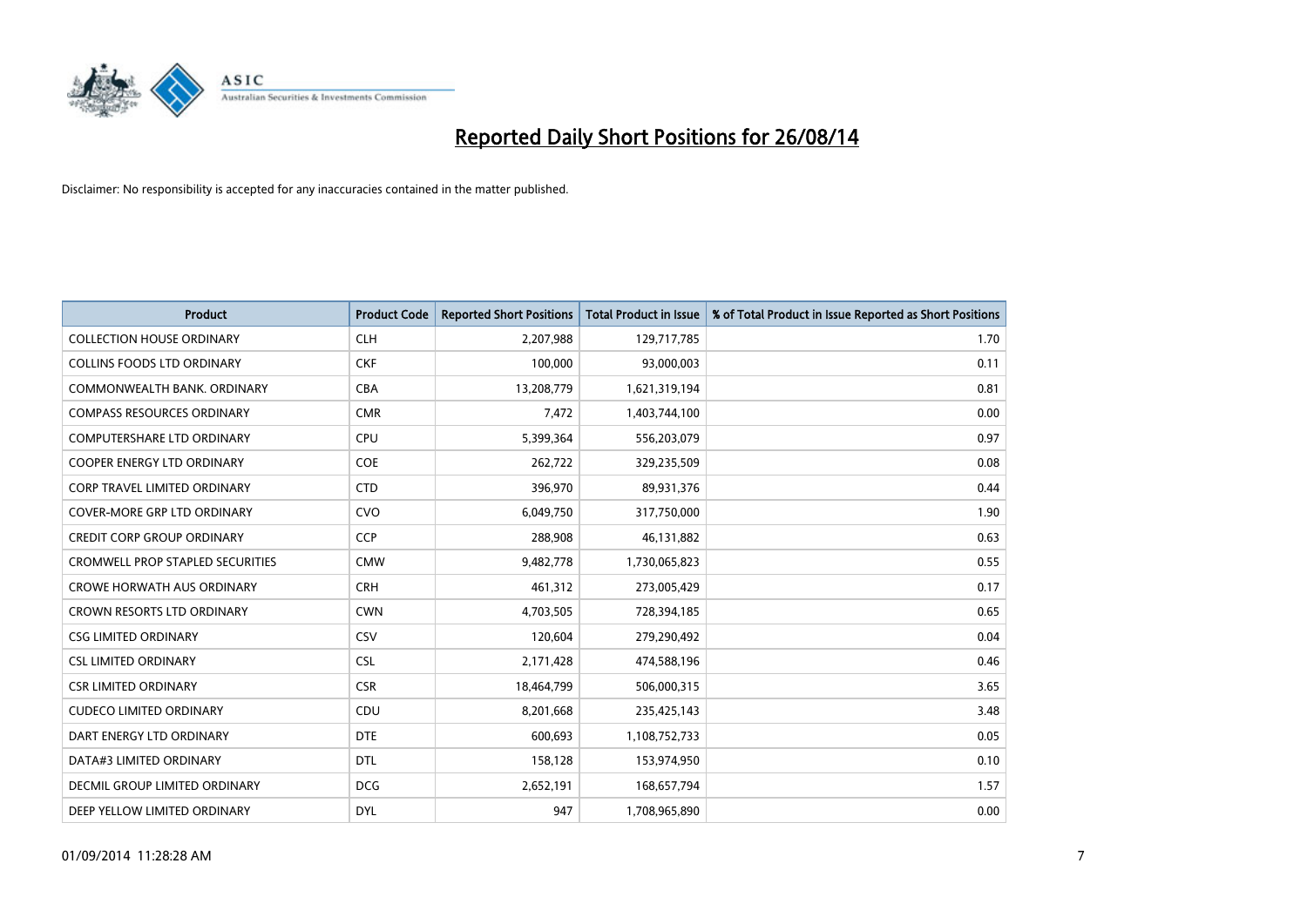

| <b>Product</b>                      | <b>Product Code</b> | <b>Reported Short Positions</b> | <b>Total Product in Issue</b> | % of Total Product in Issue Reported as Short Positions |
|-------------------------------------|---------------------|---------------------------------|-------------------------------|---------------------------------------------------------|
| DEVINE LIMITED ORDINARY             | <b>DVN</b>          | 3,414                           | 158,730,556                   | 0.00                                                    |
| DEXUS PROPERTY GROUP STAPLED UNITS  | <b>DXS</b>          | 23,674,337                      | 5,433,110,810                 | 0.44                                                    |
| DICK SMITH HLDGS ORDINARY           | <b>DSH</b>          | 19,818,885                      | 236,511,364                   | 8.38                                                    |
| DISCOVERY METALS LTD ORDINARY       | <b>DML</b>          | 1,277,631                       | 644,039,581                   | 0.20                                                    |
| DOMINO PIZZA ENTERPR ORDINARY       | <b>DMP</b>          | 1,666,900                       | 85,933,273                    | 1.94                                                    |
| DONACO INTERNATIONAL ORDINARY       | <b>DNA</b>          | 3,338,245                       | 460,454,837                   | 0.72                                                    |
| DORAY MINERALS LTD ORDINARY         | <b>DRM</b>          | 149,116                         | 164,759,256                   | 0.09                                                    |
| DOWNER EDI LIMITED ORDINARY         | <b>DOW</b>          | 20,584,533                      | 435,399,975                   | 4.73                                                    |
| DRILLSEARCH ENERGY ORDINARY         | <b>DLS</b>          | 16,615,766                      | 439,538,216                   | 3.78                                                    |
| DUET GROUP STAPLED US PROHIBIT.     | <b>DUE</b>          | 2,592,622                       | 1,327,719,444                 | 0.20                                                    |
| DUKETON MINING ORDINARY             | <b>DKM</b>          | 3,894                           | 82,524,812                    | 0.00                                                    |
| DULUXGROUP LIMITED ORDINARY         | <b>DLX</b>          | 465,149                         | 383,503,942                   | 0.12                                                    |
| <b>DWS LTD ORDINARY</b>             | <b>DWS</b>          | 195,096                         | 132,362,763                   | 0.15                                                    |
| ECHO ENTERTAINMENT ORDINARY         | <b>EGP</b>          | 5,281,140                       | 825,672,730                   | 0.64                                                    |
| <b>ELDERS LIMITED ORDINARY</b>      | <b>ELD</b>          | 19,203,831                      | 455,013,329                   | 4.22                                                    |
| ELEMENTAL MINERALS ORDINARY         | <b>ELM</b>          | 94,536                          | 315,663,391                   | 0.03                                                    |
| <b>EMECO HOLDINGS ORDINARY</b>      | <b>EHL</b>          | 7,445,771                       | 599,675,707                   | 1.24                                                    |
| <b>ENDEAVOUR MIN CORP CDI 1:1</b>   | <b>EVR</b>          | 31,265                          | 50,014,634                    | 0.06                                                    |
| <b>ENERGY DEVELOPMENTS ORDINARY</b> | <b>ENE</b>          | 1,055,600                       | 169,673,095                   | 0.62                                                    |
| ENERGY RESOURCES ORDINARY 'A'       | ERA                 | 11,094,661                      | 517,725,062                   | 2.14                                                    |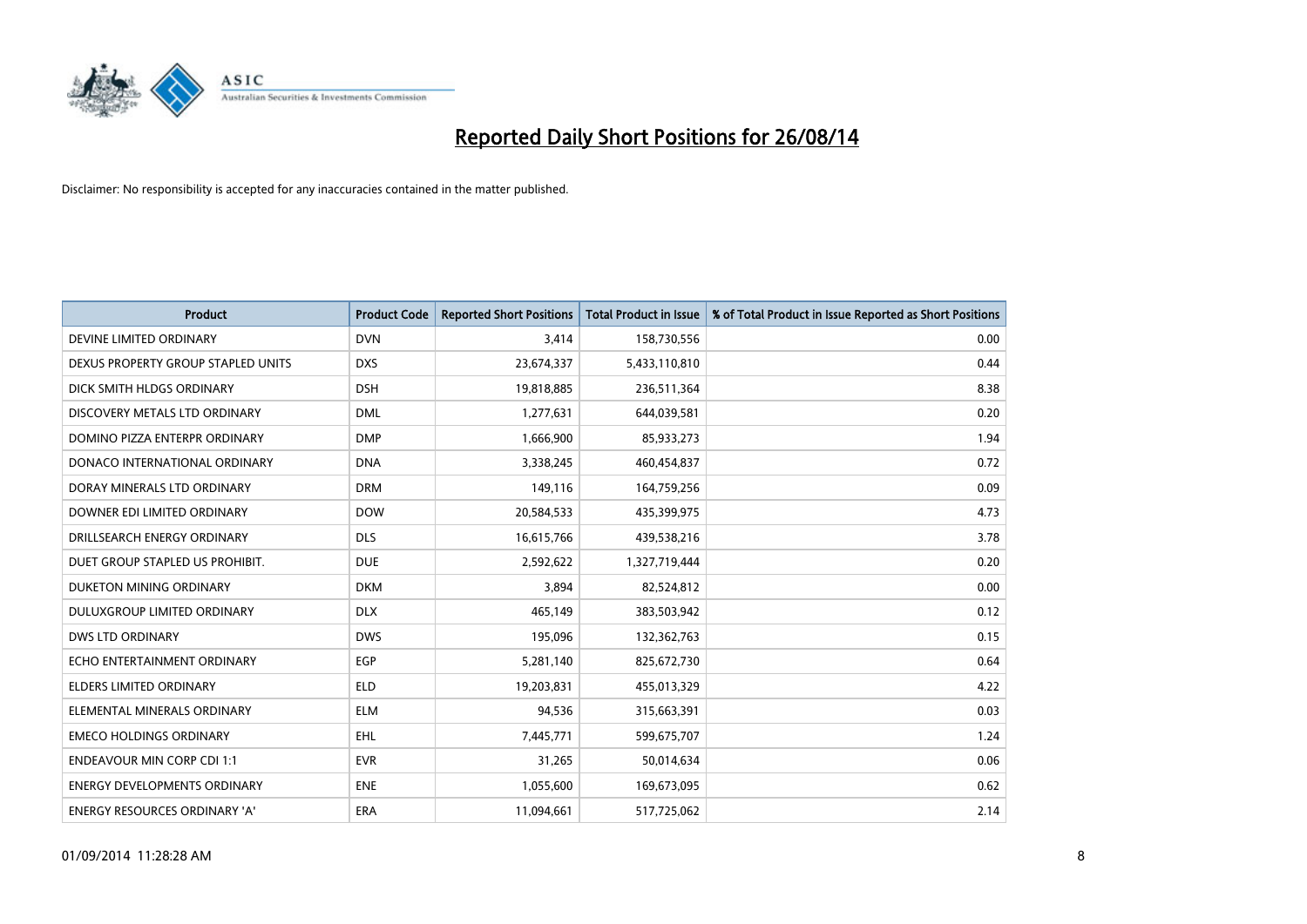

| <b>Product</b>                         | <b>Product Code</b> | <b>Reported Short Positions</b> | <b>Total Product in Issue</b> | % of Total Product in Issue Reported as Short Positions |
|----------------------------------------|---------------------|---------------------------------|-------------------------------|---------------------------------------------------------|
| <b>ENERGY WORLD CORPOR, ORDINARY</b>   | <b>EWC</b>          | 43,678,948                      | 1,734,166,672                 | 2.52                                                    |
| ENVESTRA LIMITED ORDINARY              | <b>ENV</b>          | 38,914                          | 1,796,808,474                 | 0.00                                                    |
| EQUATORIAL RES LTD ORDINARY            | EQX                 | 174                             | 122,185,353                   | 0.00                                                    |
| EQUITY TRUSTEES ORDINARY               | EQT                 | 323,019                         | 19,105,788                    | 1.69                                                    |
| ERM POWER LIMITED ORDINARY             | <b>EPW</b>          | 345,724                         | 239,269,727                   | 0.14                                                    |
| EVOLUTION MINING LTD ORDINARY          | <b>EVN</b>          | 29,179,014                      | 712,493,836                   | 4.10                                                    |
| FAIRFAX MEDIA LTD ORDINARY             | <b>FXJ</b>          | 62,525,745                      | 2,351,955,725                 | 2.66                                                    |
| <b>FANTASTIC HOLDINGS ORDINARY</b>     | <b>FAN</b>          | 42,122                          | 103,068,398                   | 0.04                                                    |
| FAR LTD ORDINARY                       | FAR                 | 2,771,150                       | 2,699,846,742                 | 0.10                                                    |
| FEDERATION CNTRES ORD/UNIT STAPLED SEC | FDC.                | 2,000,084                       | 1,427,641,565                 | 0.14                                                    |
| FINBAR GROUP LIMITED ORDINARY          | FRI                 | 2,967                           | 227,018,204                   | 0.00                                                    |
| FISHER & PAYKEL H. ORDINARY            | <b>FPH</b>          | 6,984                           | 555,616,715                   | 0.00                                                    |
| FLEETWOOD CORP ORDINARY                | <b>FWD</b>          | 1,971,568                       | 60,581,211                    | 3.25                                                    |
| FLETCHER BUILDING ORDINARY             | <b>FBU</b>          | 1,127,634                       | 687,854,788                   | 0.16                                                    |
| FLEXIGROUP LIMITED ORDINARY            | <b>FXL</b>          | 5,072,355                       | 304,096,060                   | 1.67                                                    |
| FLIGHT CENTRE TRAVEL ORDINARY          | <b>FLT</b>          | 5,302,049                       | 100,576,977                   | 5.27                                                    |
| FLINDERS MINES LTD ORDINARY            | <b>FMS</b>          | 841,392                         | 2,400,995,602                 | 0.04                                                    |
| FOCUS MINERALS LTD ORDINARY            | <b>FML</b>          | 4,605,219                       | 9,137,375,877                 | 0.05                                                    |
| <b>FOLKESTONE EDU TRUST UNITS</b>      | <b>FET</b>          | 47,328                          | 205,069,661                   | 0.02                                                    |
| FONTERRA SHARE FUND ORDINARY UNITS     | <b>FSF</b>          | 83                              | 109,777,717                   | 0.00                                                    |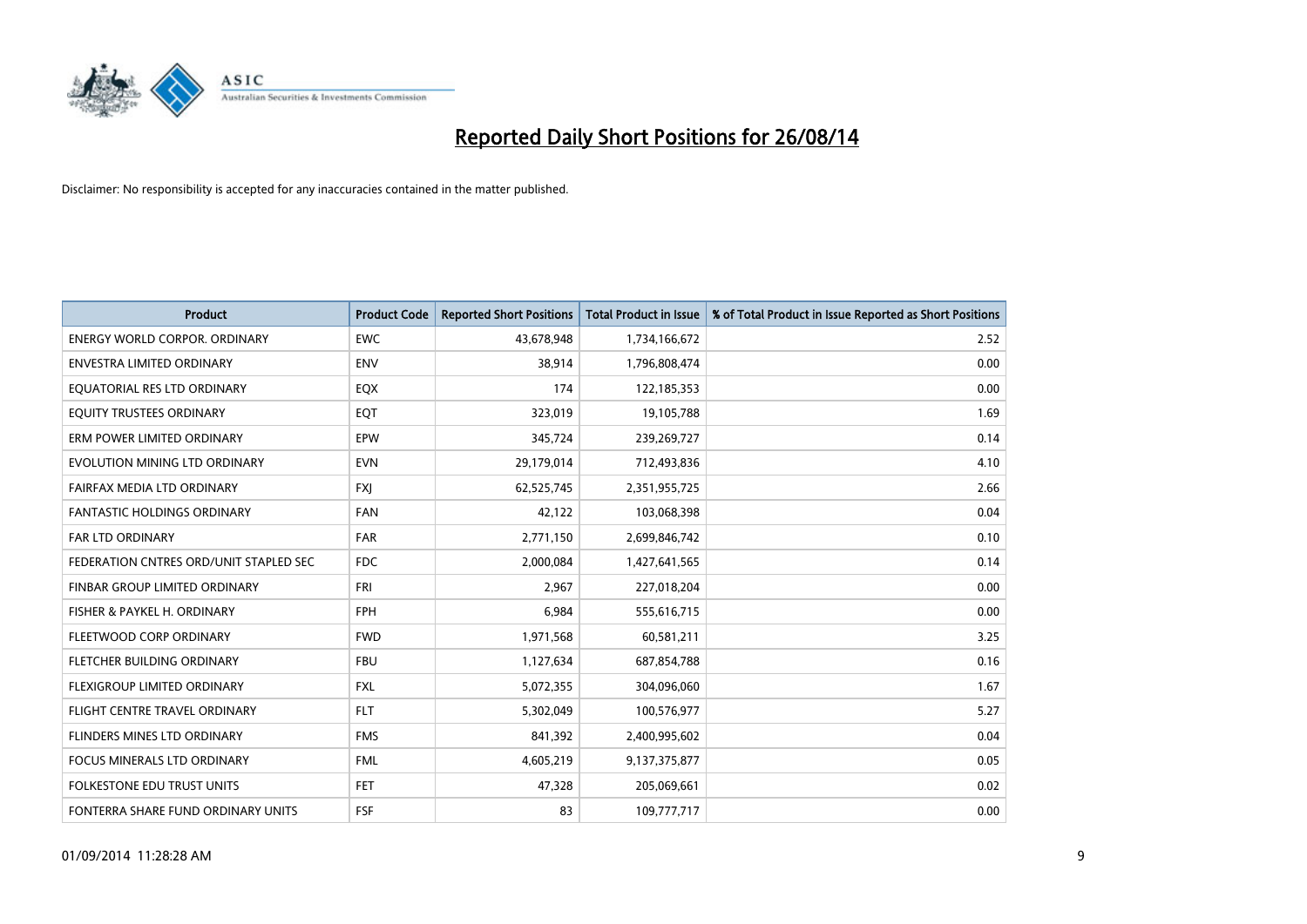

| <b>Product</b>                                   | <b>Product Code</b> | <b>Reported Short Positions</b> | <b>Total Product in Issue</b> | % of Total Product in Issue Reported as Short Positions |
|--------------------------------------------------|---------------------|---------------------------------|-------------------------------|---------------------------------------------------------|
| <b>FORTESCUE METALS GRP ORDINARY</b>             | <b>FMG</b>          | 231,511,252                     | 3,113,798,151                 | 7.44                                                    |
| FREEDOM FOOD LTD ORDINARY                        | <b>FNP</b>          | 1,773                           | 150,695,371                   | 0.00                                                    |
| <b>G.U.D. HOLDINGS ORDINARY</b>                  | GUD                 | 2,606,285                       | 70,939,492                    | 3.67                                                    |
| <b>G8 EDUCATION LIMITED ORDINARY</b>             | <b>GEM</b>          | 15,616,372                      | 332,073,918                   | 4.70                                                    |
| <b>GBST HOLDINGS., ORDINARY</b>                  | GBT                 | 18,148                          | 66,561,725                    | 0.03                                                    |
| <b>GDI PROPERTY GRP STAPLED SECURITIES</b>       | <b>GDI</b>          | 126,993                         | 567,575,025                   | 0.02                                                    |
| <b>GENWORTH MORTGAGE ORDINARY</b>                | <b>GMA</b>          | 1,711,729                       | 650,000,000                   | 0.26                                                    |
| <b>GEODYNAMICS LIMITED ORDINARY</b>              | GDY                 | 819                             | 435,880,130                   | 0.00                                                    |
| <b>GINDALBIE METALS LTD ORDINARY</b>             | GBG                 | 34,836,553                      | 1,495,306,811                 | 2.33                                                    |
| <b>GOLD ROAD RES LTD ORDINARY</b>                | GOR                 | 2,145,446                       | 515,419,042                   | 0.42                                                    |
| <b>GOODMAN FIELDER. ORDINARY</b>                 | <b>GFF</b>          | 9,713,848                       | 1,955,559,207                 | 0.50                                                    |
| <b>GOODMAN GROUP STAPLED</b>                     | <b>GMG</b>          | 8,523,856                       | 1,727,685,976                 | 0.49                                                    |
| <b>GPT GROUP STAPLED SEC.</b>                    | GPT                 | 2,872,289                       | 1,685,460,955                 | 0.17                                                    |
| <b>GRAINCORP LIMITED A CLASS ORDINARY</b>        | <b>GNC</b>          | 12,223,724                      | 228,855,628                   | 5.34                                                    |
| <b>GRANGE RESOURCES, ORDINARY</b>                | GRR                 | 5,798,879                       | 1,157,097,869                 | 0.50                                                    |
| <b>GREENCROSS LIMITED ORDINARY</b>               | GXL                 | 2,544,436                       | 110,654,390                   | 2.30                                                    |
| <b>GREENLAND MIN EN LTD ORDINARY</b>             | GGG                 | 5,510,539                       | 668,464,377                   | 0.82                                                    |
| GREENLAND MIN EN LTD RIGHTS 26-JUN-14            | GGGR                | 3,842                           | 88,685,050                    | 0.00                                                    |
| <b>GROWTHPOINT PROPERTY ORD/UNIT STAPLED SEC</b> | GOZ                 | 81,051                          | 540,115,360                   | 0.02                                                    |
| <b>GRYPHON MINERALS LTD ORDINARY</b>             | GRY                 | 4,358,086                       | 401,115,935                   | 1.09                                                    |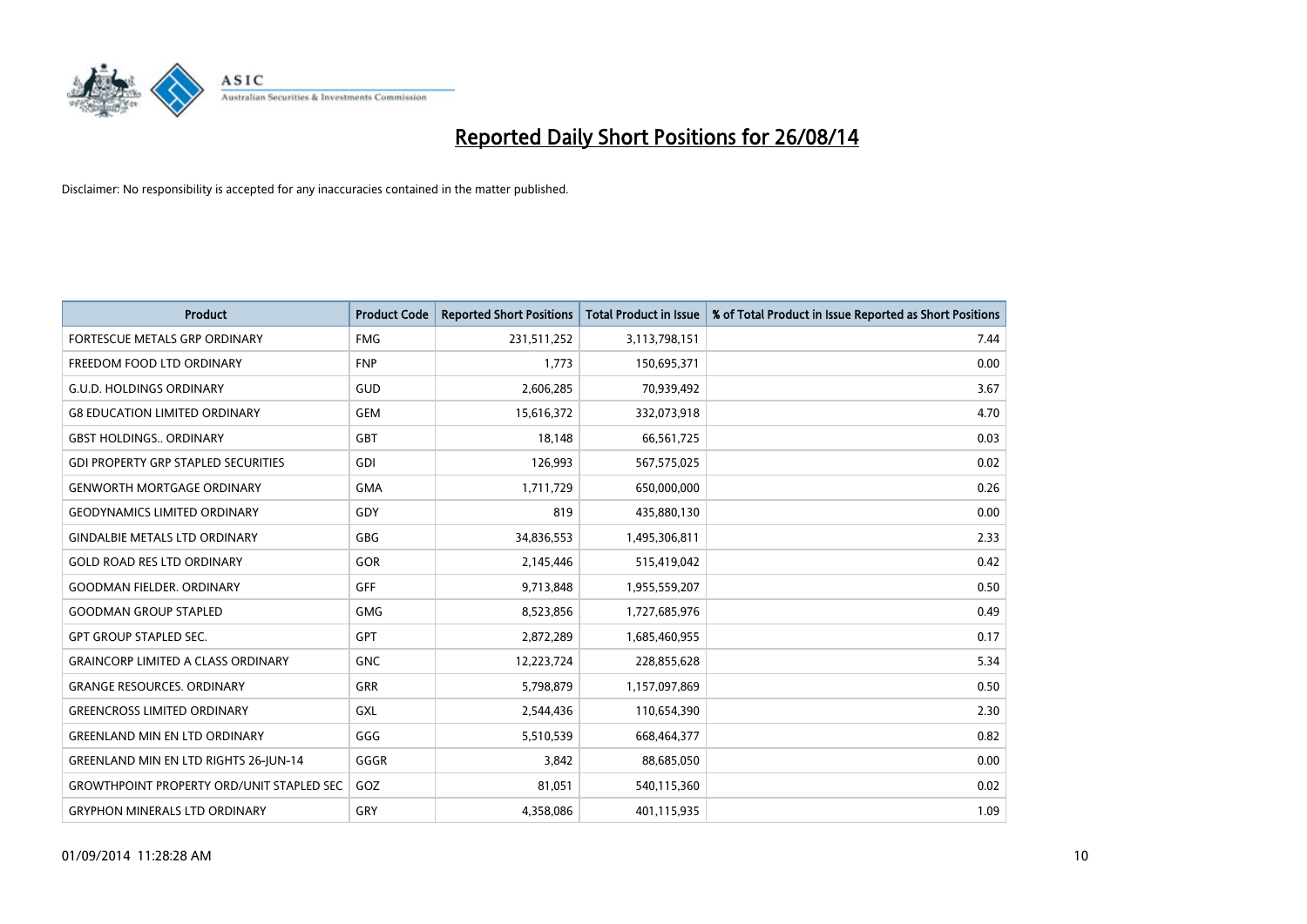

| <b>Product</b>                       | <b>Product Code</b> | <b>Reported Short Positions</b> | <b>Total Product in Issue</b> | % of Total Product in Issue Reported as Short Positions |
|--------------------------------------|---------------------|---------------------------------|-------------------------------|---------------------------------------------------------|
| <b>GUILDFORD COAL LTD ORDINARY</b>   | <b>GUF</b>          | 552,501                         | 845,190,354                   | 0.07                                                    |
| <b>GWA GROUP LTD ORDINARY</b>        | <b>GWA</b>          | 16,129,373                      | 306,533,770                   | 5.26                                                    |
| <b>HARVEY NORMAN ORDINARY</b>        | <b>HVN</b>          | 45,780,986                      | 1,062,316,784                 | 4.31                                                    |
| HEALTHSCOPE LIMITED. ORDINARY        | <b>HSO</b>          | 349,808                         | 1,732,094,838                 | 0.02                                                    |
| <b>HENDERSON GROUP CDI 1:1</b>       | <b>HGG</b>          | 3,047,189                       | 664,599,011                   | 0.46                                                    |
| <b>HFA HOLDINGS LIMITED ORDINARY</b> | <b>HFA</b>          | 3,809                           | 162,147,897                   | 0.00                                                    |
| <b>HIGHFIELD RES LTD ORDINARY</b>    | <b>HFR</b>          | 5,000                           | 155,825,003                   | 0.00                                                    |
| HILLS LTD ORDINARY                   | HIL                 | 81,760                          | 234,192,711                   | 0.03                                                    |
| HORIZON OIL LIMITED ORDINARY         | <b>HZN</b>          | 31,796,005                      | 1,301,981,265                 | 2.44                                                    |
| HOTEL PROPERTY STAPLED               | <b>HPI</b>          | 15,000                          | 132,870,000                   | 0.01                                                    |
| <b>IBUY GROUP LTD ORDINARY</b>       | <b>IBY</b>          | 13,988                          | 426,069,834                   | 0.00                                                    |
| <b>ICAR ASIA LTD ORDINARY</b>        | ICQ                 | 76,868                          | 122,502,174                   | 0.06                                                    |
| ICON ENERGY LIMITED ORDINARY         | <b>ICN</b>          | 806,640                         | 615,774,351                   | 0.13                                                    |
| <b>IINET LIMITED ORDINARY</b>        | <b>IIN</b>          | 11,592,782                      | 161,238,847                   | 7.19                                                    |
| <b>ILUKA RESOURCES ORDINARY</b>      | <b>ILU</b>          | 42,133,076                      | 418,700,517                   | 10.06                                                   |
| <b>IMDEX LIMITED ORDINARY</b>        | <b>IMD</b>          | 2,399,016                       | 212,110,368                   | 1.13                                                    |
| <b>IMX RESOURCES LTD ORDINARY</b>    | <b>IXR</b>          | $\mathbf{1}$                    | 451,497,138                   | 0.00                                                    |
| <b>INCITEC PIVOT ORDINARY</b>        | IPL                 | 41,411,516                      | 1,654,998,197                 | 2.50                                                    |
| <b>INDEPENDENCE GROUP ORDINARY</b>   | <b>IGO</b>          | 160,528                         | 234,256,573                   | 0.07                                                    |
| <b>INDOPHIL RESOURCES ORDINARY</b>   | <b>IRN</b>          | 1,884,678                       | 1,203,146,194                 | 0.16                                                    |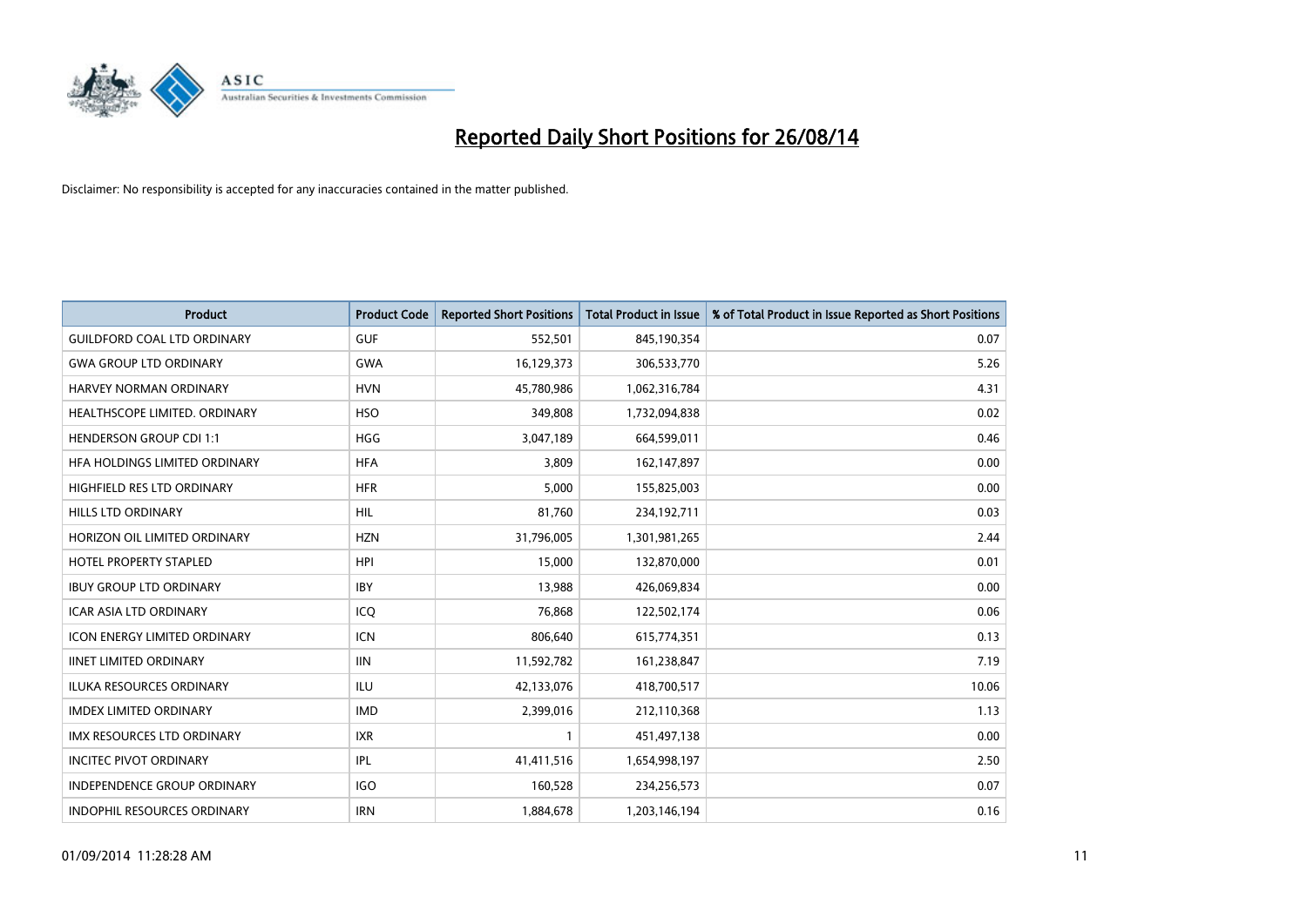

| <b>Product</b>                                | <b>Product Code</b> | <b>Reported Short Positions</b> | <b>Total Product in Issue</b> | % of Total Product in Issue Reported as Short Positions |
|-----------------------------------------------|---------------------|---------------------------------|-------------------------------|---------------------------------------------------------|
| <b>INDUSTRIA REIT STAPLED</b>                 | <b>IDR</b>          | 85,678                          | 125,000,001                   | 0.07                                                    |
| INFIGEN ENERGY STAPLED SECURITIES             | <b>IFN</b>          | 2,438,972                       | 764,993,434                   | 0.32                                                    |
| <b>INGENIA GROUP STAPLED SECURITIES</b>       | <b>INA</b>          | 1,784,621                       | 678,058,232                   | 0.26                                                    |
| INSURANCE AUSTRALIA ORDINARY                  | IAG                 | 10,153,737                      | 2,341,618,048                 | 0.43                                                    |
| <b>INTREPID MINES ORDINARY</b>                | <b>IAU</b>          | 3,046,170                       | 557,500,888                   | 0.55                                                    |
| <b>INVESTA OFFICE FUND STAPLED SECURITIES</b> | <b>IOF</b>          | 816,714                         | 614,047,458                   | 0.13                                                    |
| <b>INVOCARE LIMITED ORDINARY</b>              | <b>IVC</b>          | 5,564,349                       | 110,030,298                   | 5.06                                                    |
| <b>IOOF HOLDINGS LTD ORDINARY</b>             | IFL                 | 5,289,280                       | 300,133,752                   | 1.76                                                    |
| <b>IPROPERTY GROUP LTD ORDINARY</b>           | <b>IPP</b>          | 2,538,288                       | 181,703,204                   | 1.40                                                    |
| <b>IRESS LIMITED ORDINARY</b>                 | <b>IRE</b>          | 6,043,255                       | 159,097,319                   | 3.80                                                    |
| <b>IRON ORE HOLDINGS ORDINARY</b>             | <b>IOH</b>          | 16,649                          | 161,174,005                   | 0.01                                                    |
| <b>ISELECT LTD ORDINARY</b>                   | <b>ISU</b>          | 888,122                         | 260,889,894                   | 0.34                                                    |
| <b>ISENTIA GROUP LTD ORDINARY</b>             | <b>ISD</b>          | 19,187                          | 200,000,001                   | 0.01                                                    |
| JAMES HARDIE INDUST CHESS DEPOSITARY INT      | <b>JHX</b>          | 4,870,936                       | 444,875,263                   | 1.09                                                    |
| <b>JAPARA HEALTHCARE LT ORDINARY</b>          | <b>IHC</b>          | 3,916,423                       | 262,500,000                   | 1.49                                                    |
| <b>JB HI-FI LIMITED ORDINARY</b>              | <b>JBH</b>          | 11,682,194                      | 98,950,143                    | 11.81                                                   |
| <b>KAGARA LTD ORDINARY</b>                    | KZL                 | 1,452                           | 798,953,117                   | 0.00                                                    |
| KAROON GAS AUSTRALIA ORDINARY                 | <b>KAR</b>          | 19,775,801                      | 255,841,581                   | 7.73                                                    |
| KATHMANDU HOLD LTD ORDINARY                   | <b>KMD</b>          | 2,055,030                       | 200,633,469                   | 1.02                                                    |
| <b>KBL MINING LIMITED ORDINARY</b>            | <b>KBL</b>          | 1,820                           | 393,535,629                   | 0.00                                                    |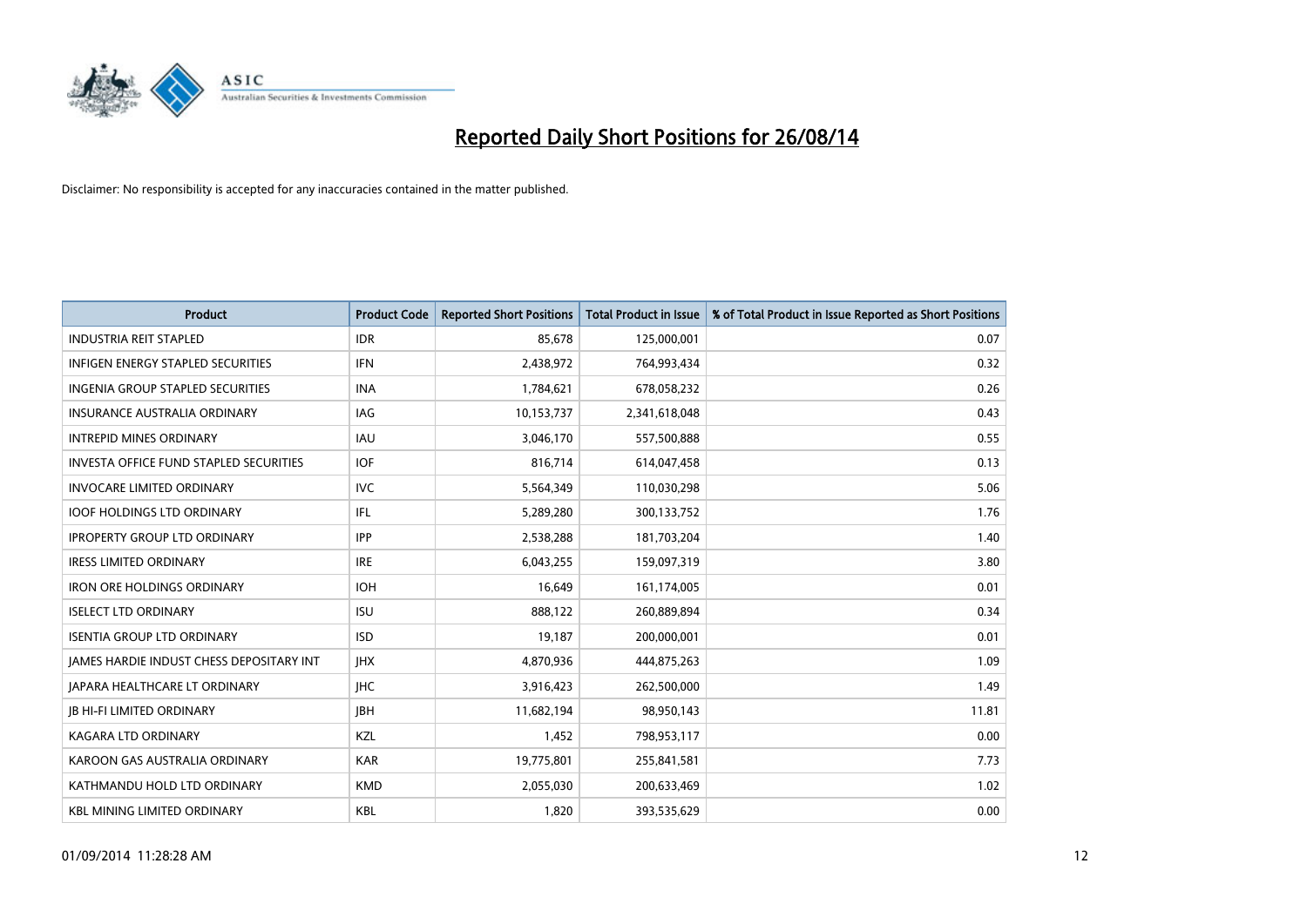

| <b>Product</b>                        | <b>Product Code</b> | <b>Reported Short Positions</b> | <b>Total Product in Issue</b> | % of Total Product in Issue Reported as Short Positions |
|---------------------------------------|---------------------|---------------------------------|-------------------------------|---------------------------------------------------------|
| KINGSGATE CONSOLID. ORDINARY          | <b>KCN</b>          | 10,996,849                      | 223,584,937                   | 4.92                                                    |
| KINGSROSE MINING LTD ORDINARY         | <b>KRM</b>          | 468,021                         | 358,611,493                   | 0.13                                                    |
| <b>KOGI IRON LTD ORDINARY</b>         | <b>KFE</b>          | 899,598                         | 376,669,836                   | 0.24                                                    |
| LEIGHTON HOLDINGS ORDINARY            | LEI                 | 5,262,998                       | 338,503,563                   | 1.55                                                    |
| LEND LEASE GROUP UNIT/ORD STAPLED     | LLC                 | 1,353,323                       | 577,475,833                   | 0.23                                                    |
| LIFESTYLE COMMUNIT, ORDINARY          | <b>LIC</b>          | 4,000                           | 99,970,131                    | 0.00                                                    |
| LIQUEFIED NATURAL ORDINARY            | <b>LNG</b>          | 2,116,809                       | 461,402,201                   | 0.46                                                    |
| LONESTAR RESO LTD ORDINARY            | <b>LNR</b>          | 1,135,056                       | 752,187,211                   | 0.15                                                    |
| LYNAS CORPORATION ORDINARY            | <b>LYC</b>          | 137,472,136                     | 2,333,801,566                 | 5.89                                                    |
| <b>M2 GRP LTD ORDINARY</b>            | <b>MTU</b>          | 11,771,239                      | 180,491,516                   | 6.52                                                    |
| <b>MACA LIMITED ORDINARY</b>          | <b>MLD</b>          | 641,101                         | 202,676,373                   | 0.32                                                    |
| MACMAHON HOLDINGS ORDINARY            | MAH                 | 1,779,197                       | 1,261,699,966                 | 0.14                                                    |
| MACO ATLAS ROADS GRP ORDINARY STAPLED | <b>MOA</b>          | 3,150,228                       | 505,692,079                   | 0.62                                                    |
| MACQUARIE GROUP LTD ORDINARY          | <b>MQG</b>          | 1,339,478                       | 321,202,994                   | 0.42                                                    |
| MAGELLAN FIN GRP LTD ORDINARY         | <b>MFG</b>          | 3,966,528                       | 158,842,157                   | 2.50                                                    |
| MAGELLAN FLAGSHIP ORDINARY            | <b>MFF</b>          | 81,816                          | 355,444,200                   | 0.02                                                    |
| <b>MATRIX C &amp; E LTD ORDINARY</b>  | <b>MCE</b>          | 2,666,512                       | 94,555,428                    | 2.82                                                    |
| MAVERICK DRILLING ORDINARY            | <b>MAD</b>          | 5,965,625                       | 533,885,763                   | 1.12                                                    |
| <b>MAXITRANS INDUSTRIES ORDINARY</b>  | <b>MXI</b>          | 191,185                         | 185,075,653                   | 0.10                                                    |
| MAYNE PHARMA LTD ORDINARY             | <b>MYX</b>          | 4,956,573                       | 586,651,477                   | 0.84                                                    |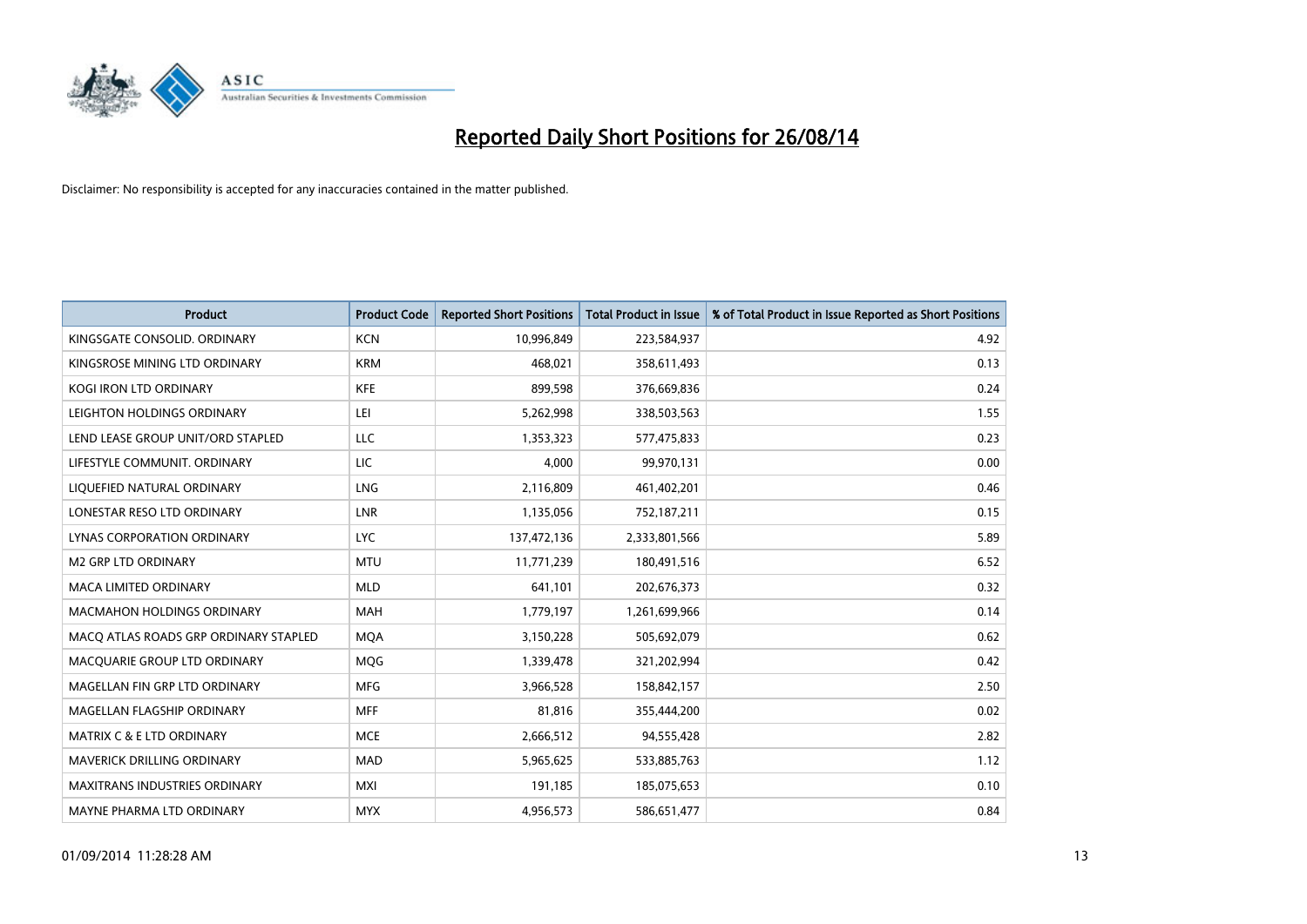

| <b>Product</b>                  | <b>Product Code</b> | <b>Reported Short Positions</b> | <b>Total Product in Issue</b> | % of Total Product in Issue Reported as Short Positions |
|---------------------------------|---------------------|---------------------------------|-------------------------------|---------------------------------------------------------|
| MCMILLAN SHAKESPEARE ORDINARY   | <b>MMS</b>          | 1,047,954                       | 74,523,965                    | 1.41                                                    |
| MCPHERSON'S LTD ORDINARY        | <b>MCP</b>          | 36,012                          | 95,434,645                    | 0.04                                                    |
| MEDUSA MINING LTD ORDINARY      | <b>MML</b>          | 6,913,871                       | 207,794,301                   | 3.33                                                    |
| MELBOURNE IT LIMITED ORDINARY   | <b>MLB</b>          | 11,022                          | 92,944,392                    | 0.01                                                    |
| <b>MERMAID MARINE ORDINARY</b>  | <b>MRM</b>          | 11,009,404                      | 366,766,098                   | 3.00                                                    |
| MESOBLAST LIMITED ORDINARY      | <b>MSB</b>          | 20,282,839                      | 321,640,094                   | 6.31                                                    |
| METALS X LIMITED ORDINARY       | <b>MLX</b>          | 1,119,682                       | 1,655,386,110                 | 0.07                                                    |
| METCASH LIMITED ORDINARY        | <b>MTS</b>          | 120,154,482                     | 903,309,574                   | 13.30                                                   |
| MIGHTY RIVER POWER ORDINARY     | <b>MYT</b>          | 3,804,304                       | 1,400,012,517                 | 0.27                                                    |
| MINCOR RESOURCES NL ORDINARY    | <b>MCR</b>          | 1,016,952                       | 188,208,274                   | 0.54                                                    |
| MINERAL DEPOSITS ORDINARY       | <b>MDL</b>          | 846,678                         | 103,538,786                   | 0.82                                                    |
| MINERAL RESOURCES, ORDINARY     | <b>MIN</b>          | 14,697,352                      | 186,556,246                   | 7.88                                                    |
| MINT WIRELESS ORDINARY          | <b>MNW</b>          | 1,883,670                       | 470,372,395                   | 0.40                                                    |
| MIRABELA NICKEL LTD ORDINARY    | <b>MBN</b>          | 10                              | 929,710,216                   | 0.00                                                    |
| MIRVAC GROUP STAPLED SECURITIES | <b>MGR</b>          | 3,547,314                       | 3,692,279,772                 | 0.10                                                    |
| MOBILE EMBRACE LTD ORDINARY     | <b>MBE</b>          | 28,000                          | 375,710,098                   | 0.01                                                    |
| MOLOPO ENERGY LTD ORDINARY      | <b>MPO</b>          | 11,118                          | 248,705,730                   | 0.00                                                    |
| MONADELPHOUS GROUP ORDINARY     | <b>MND</b>          | 7,492,158                       | 92,679,570                    | 8.08                                                    |
| MONASH IVF GROUP LTD ORDINARY   | MVF                 | 1,649,653                       | 231,081,089                   | 0.71                                                    |
| MORTGAGE CHOICE LTD ORDINARY    | <b>MOC</b>          | 215,755                         | 123,780,387                   | 0.17                                                    |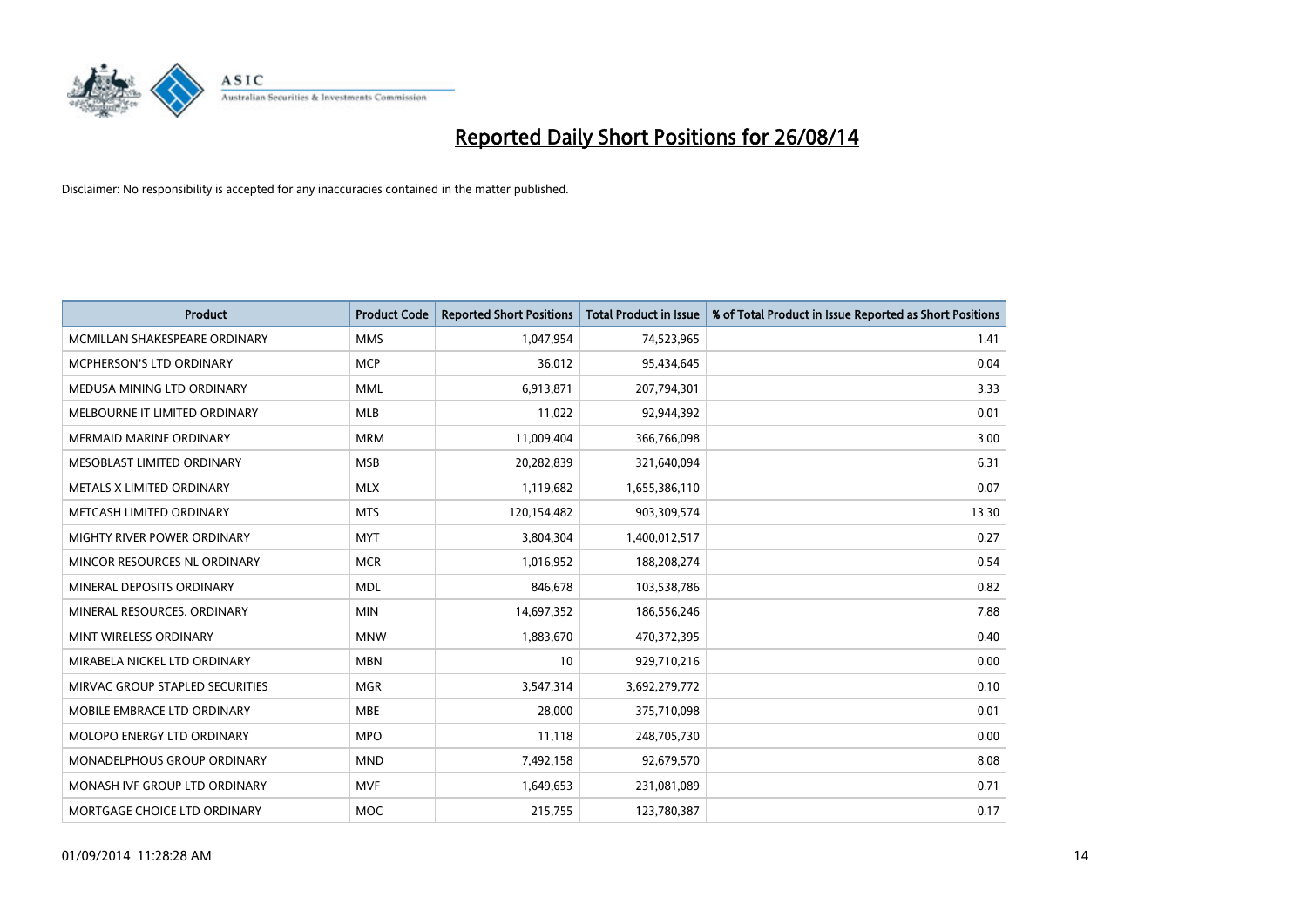

| <b>Product</b>                    | <b>Product Code</b> | <b>Reported Short Positions</b> | <b>Total Product in Issue</b> | % of Total Product in Issue Reported as Short Positions |
|-----------------------------------|---------------------|---------------------------------|-------------------------------|---------------------------------------------------------|
| <b>MOUNT GIBSON IRON ORDINARY</b> | <b>MGX</b>          | 16,800,867                      | 1,090,805,085                 | 1.54                                                    |
| MULTIPLEX SITES SITES             | <b>MXUPA</b>        | 2,062                           | 4,500,000                     | 0.05                                                    |
| MYER HOLDINGS LTD ORDINARY        | <b>MYR</b>          | 71,672,744                      | 585,684,551                   | 12.24                                                   |
| <b>MYSTATE LIMITED ORDINARY</b>   | <b>MYS</b>          | 72,465                          | 87,261,995                    | 0.08                                                    |
| NANOSONICS LIMITED ORDINARY       | <b>NAN</b>          | 1,987,724                       | 264,157,826                   | 0.75                                                    |
| NATIONAL AUST. BANK ORDINARY      | <b>NAB</b>          | 7,523,089                       | 2,365,771,681                 | 0.32                                                    |
| NATIONAL STORAGE STAPLED          | <b>NSR</b>          | 2,465,702                       | 244,897,096                   | 1.01                                                    |
| NAVITAS LIMITED ORDINARY          | <b>NVT</b>          | 4,232,989                       | 375,712,581                   | 1.13                                                    |
| NEARMAP LTD ORDINARY              | <b>NEA</b>          | 726,935                         | 337,346,101                   | 0.22                                                    |
| NEON ENERGY LIMITED ORDINARY      | <b>NEN</b>          | 140,474                         | 553,037,848                   | 0.03                                                    |
| NEUREN PHARMACEUT. ORDINARY       | <b>NEU</b>          | 67,231                          | 1,565,692,420                 | 0.00                                                    |
| NEW HOPE CORPORATION ORDINARY     | <b>NHC</b>          | 2,183,037                       | 830,999,449                   | 0.26                                                    |
| NEWCREST MINING ORDINARY          | <b>NCM</b>          | 12,466,192                      | 766,510,971                   | 1.63                                                    |
| NEWS CORP A NON-VOTING CDI        | <b>NWSLV</b>        | 399,322                         | 2,976,217                     | 13.42                                                   |
| NEWS CORP B VOTING CDI            | <b>NWS</b>          | 2,420,473                       | 21,792,806                    | 11.11                                                   |
| NEWSAT LIMITED ORDINARY           | <b>NWT</b>          | 8,214,020                       | 613,199,841                   | 1.34                                                    |
| NEXTDC LIMITED ORDINARY           | <b>NXT</b>          | 19,175,579                      | 193,154,486                   | 9.93                                                    |
| NEXUS ENERGY LIMITED ORDINARY     | <b>NXS</b>          | 83,985                          | 1,330,219,459                 | 0.01                                                    |
| NIB HOLDINGS LIMITED ORDINARY     | <b>NHF</b>          | 2,017,331                       | 439,004,182                   | 0.46                                                    |
| NIDO PETROLEUM ORDINARY           | <b>NDO</b>          | 42,480                          | 2,188,266,468                 | 0.00                                                    |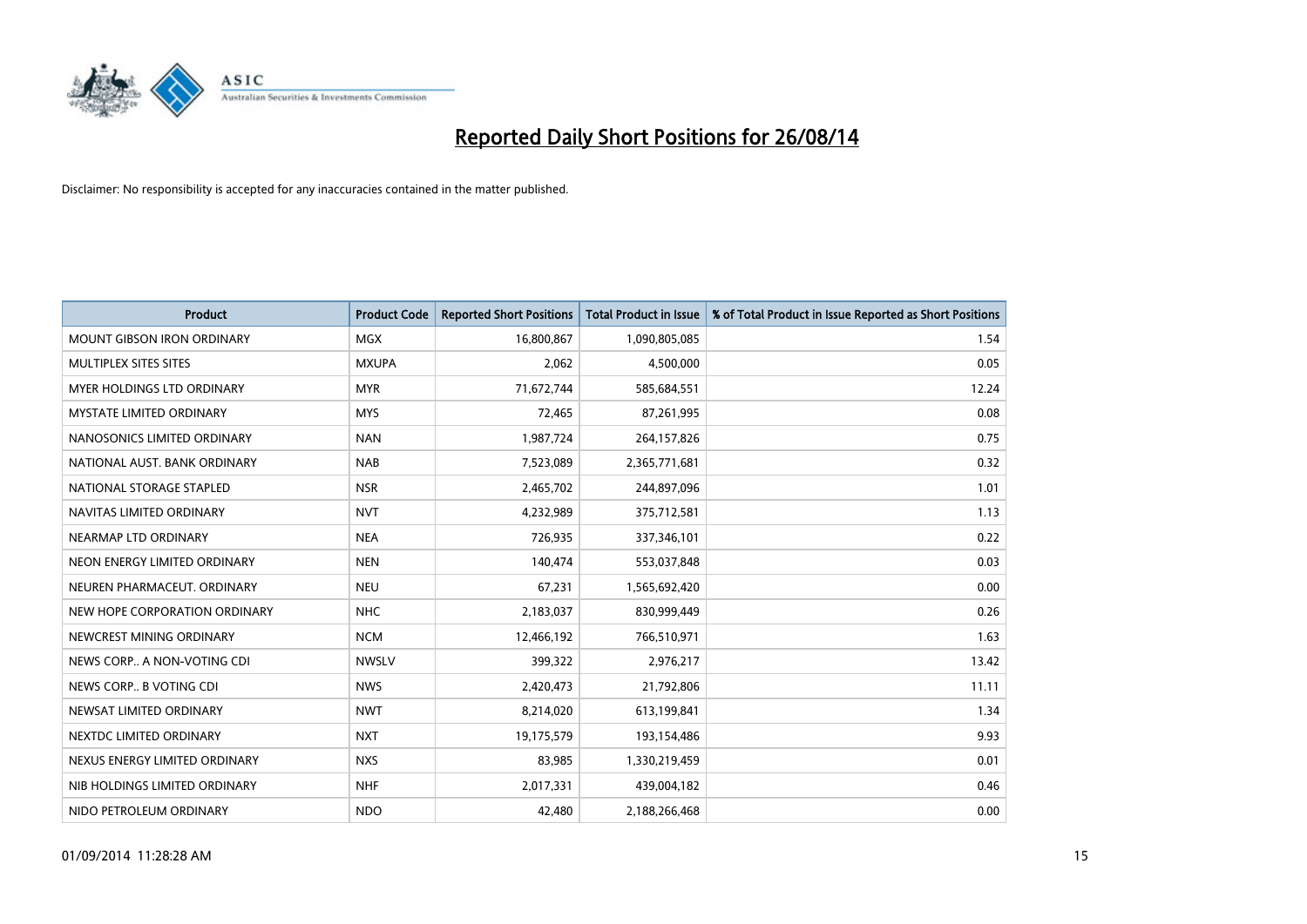

| <b>Product</b>                        | <b>Product Code</b> | <b>Reported Short Positions</b> | <b>Total Product in Issue</b> | % of Total Product in Issue Reported as Short Positions |
|---------------------------------------|---------------------|---------------------------------|-------------------------------|---------------------------------------------------------|
| NINE ENTERTAINMENT ORDINARY           | <b>NEC</b>          | 9,946,681                       | 940,295,023                   | 1.06                                                    |
| NOBLE MINERAL RES ORDINARY            | <b>NMG</b>          | 2,365,726                       | 666,397,952                   | 0.36                                                    |
| NORTHERN IRON LTD ORDINARY            | <b>NFE</b>          | 11,392                          | 484,405,314                   | 0.00                                                    |
| NORTHERN STAR ORDINARY                | <b>NST</b>          | 9,651,101                       | 587,429,659                   | 1.64                                                    |
| NRW HOLDINGS LIMITED ORDINARY         | <b>NWH</b>          | 10,760,986                      | 278,888,011                   | 3.86                                                    |
| NUFARM LIMITED ORDINARY               | <b>NUF</b>          | 18,348,481                      | 264,021,627                   | 6.95                                                    |
| NUPLEX INDUSTRIES ORDINARY            | <b>NPX</b>          | 1,000                           | 198,125,827                   | 0.00                                                    |
| OCEANAGOLD CORP. CHESS DEPOSITARY INT | <b>OGC</b>          | 1,460,703                       | 301,420,186                   | 0.48                                                    |
| OIL SEARCH LTD ORDINARY               | OSH                 | 4,560,160                       | 1,519,022,225                 | 0.30                                                    |
| OM HOLDINGS LIMITED ORDINARY          | <b>OMH</b>          | 58,321                          | 733,423,337                   | 0.01                                                    |
| ORICA LIMITED ORDINARY                | ORI                 | 13,085,367                      | 372,743,291                   | 3.51                                                    |
| ORIGIN ENERGY ORDINARY                | <b>ORG</b>          | 10,436,320                      | 1,103,646,907                 | 0.95                                                    |
| OROCOBRE LIMITED ORDINARY             | <b>ORE</b>          | 2,408,409                       | 132,041,911                   | 1.82                                                    |
| ORORA LIMITED ORDINARY                | <b>ORA</b>          | 2,454,596                       | 1,206,684,923                 | 0.20                                                    |
| OROTONGROUP LIMITED ORDINARY          | ORL                 | 408,793                         | 40,880,902                    | 1.00                                                    |
| OZ MINERALS ORDINARY                  | OZL                 | 17,129,481                      | 303,470,022                   | 5.64                                                    |
| OZFOREX GROUP LTD ORDINARY            | <b>OFX</b>          | 9,953,109                       | 240,000,000                   | 4.15                                                    |
| <b>PACIFIC BRANDS ORDINARY</b>        | <b>PBG</b>          | 22,213,978                      | 917,226,291                   | 2.42                                                    |
| PACT GROUP HLDGS LTD ORDINARY         | <b>PGH</b>          | 2,221,481                       | 294,097,961                   | 0.76                                                    |
| PALADIN ENERGY LTD ORDINARY           | <b>PDN</b>          | 99,522,034                      | 964, 367, 284                 | 10.32                                                   |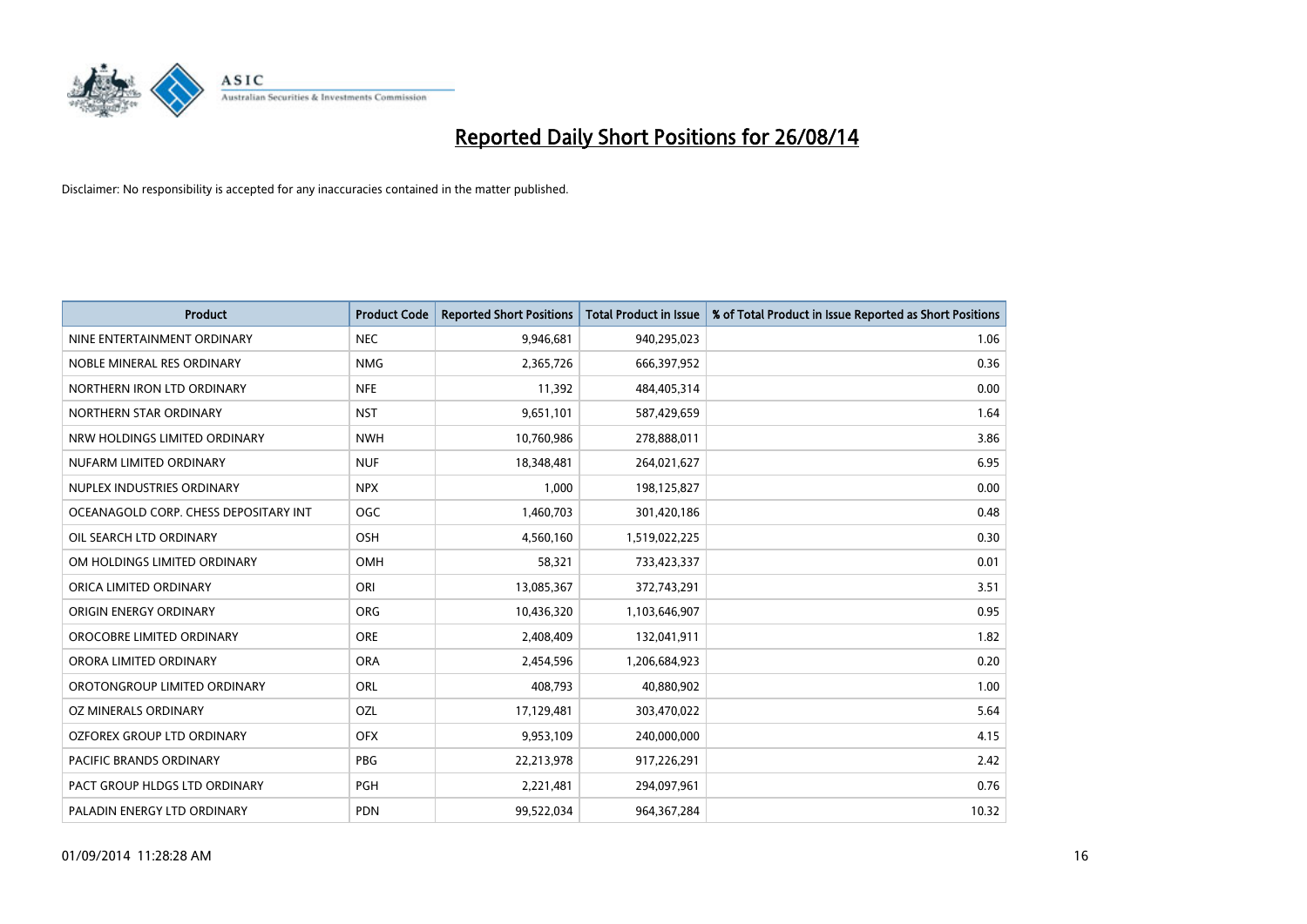

| <b>Product</b>               | <b>Product Code</b> | <b>Reported Short Positions</b> | <b>Total Product in Issue</b> | % of Total Product in Issue Reported as Short Positions |
|------------------------------|---------------------|---------------------------------|-------------------------------|---------------------------------------------------------|
| PANAUST LIMITED ORDINARY     | <b>PNA</b>          | 334,997                         | 635,580,654                   | 0.05                                                    |
| PANORAMIC RESOURCES ORDINARY | <b>PAN</b>          | 193,985                         | 322,275,824                   | 0.06                                                    |
| PANTERRA GOLD LTD ORDINARY   | PGI                 | $\mathbf{1}$                    | 822,241,166                   | 0.00                                                    |
| PAPERLINX LIMITED ORDINARY   | <b>PPX</b>          | 44,675                          | 665, 181, 261                 | 0.01                                                    |
| PAPILLON RES LTD ORDINARY    | PIR                 | 6,577,005                       | 352,044,210                   | 1.87                                                    |
| PATTIES FOODS LTD ORDINARY   | PFL                 | 7,725                           | 139,144,338                   | 0.01                                                    |
| PEET LIMITED ORDINARY        | <b>PPC</b>          | 69,303                          | 433,389,348                   | 0.02                                                    |
| PENTAL LTD ORDINARY          | PTL                 | 500,000                         | 1,795,407,186                 | 0.03                                                    |
| PERPETUAL LIMITED ORDINARY   | PPT                 | 1,027,563                       | 46,574,426                    | 2.21                                                    |
| PERSEUS MINING LTD ORDINARY  | <b>PRU</b>          | 15,493,627                      | 526,656,401                   | 2.94                                                    |
| PHARMAXIS LTD ORDINARY       | <b>PXS</b>          | 86,796                          | 309,514,849                   | 0.03                                                    |
| PHOSPHAGENICS LTD. ORDINARY  | POH                 | 250,000                         | 1,210,965,957                 | 0.02                                                    |
| PLATINUM ASSET ORDINARY      | <b>PTM</b>          | 1,234,098                       | 580,336,142                   | 0.21                                                    |
| PLATINUM AUSTRALIA ORDINARY  | <b>PLA</b>          | 836,127                         | 504,968,043                   | 0.17                                                    |
| PMP LIMITED ORDINARY         | <b>PMP</b>          | 27,581                          | 323,781,124                   | 0.01                                                    |
| PRANA BIOTECHNOLOGY ORDINARY | <b>PBT</b>          | 3,612,053                       | 488,936,960                   | 0.74                                                    |
| PREMIER INVESTMENTS ORDINARY | <b>PMV</b>          | 540,583                         | 155,714,874                   | 0.35                                                    |
| PRIMA BIOMED LTD ORDINARY    | <b>PRR</b>          | 132,361                         | 1,228,709,341                 | 0.01                                                    |
| PRIMARY HEALTH CARE ORDINARY | <b>PRY</b>          | 17,365,674                      | 505,659,944                   | 3.43                                                    |
| PRIME MEDIA GRP LTD ORDINARY | <b>PRT</b>          | 1,519,437                       | 366,330,303                   | 0.41                                                    |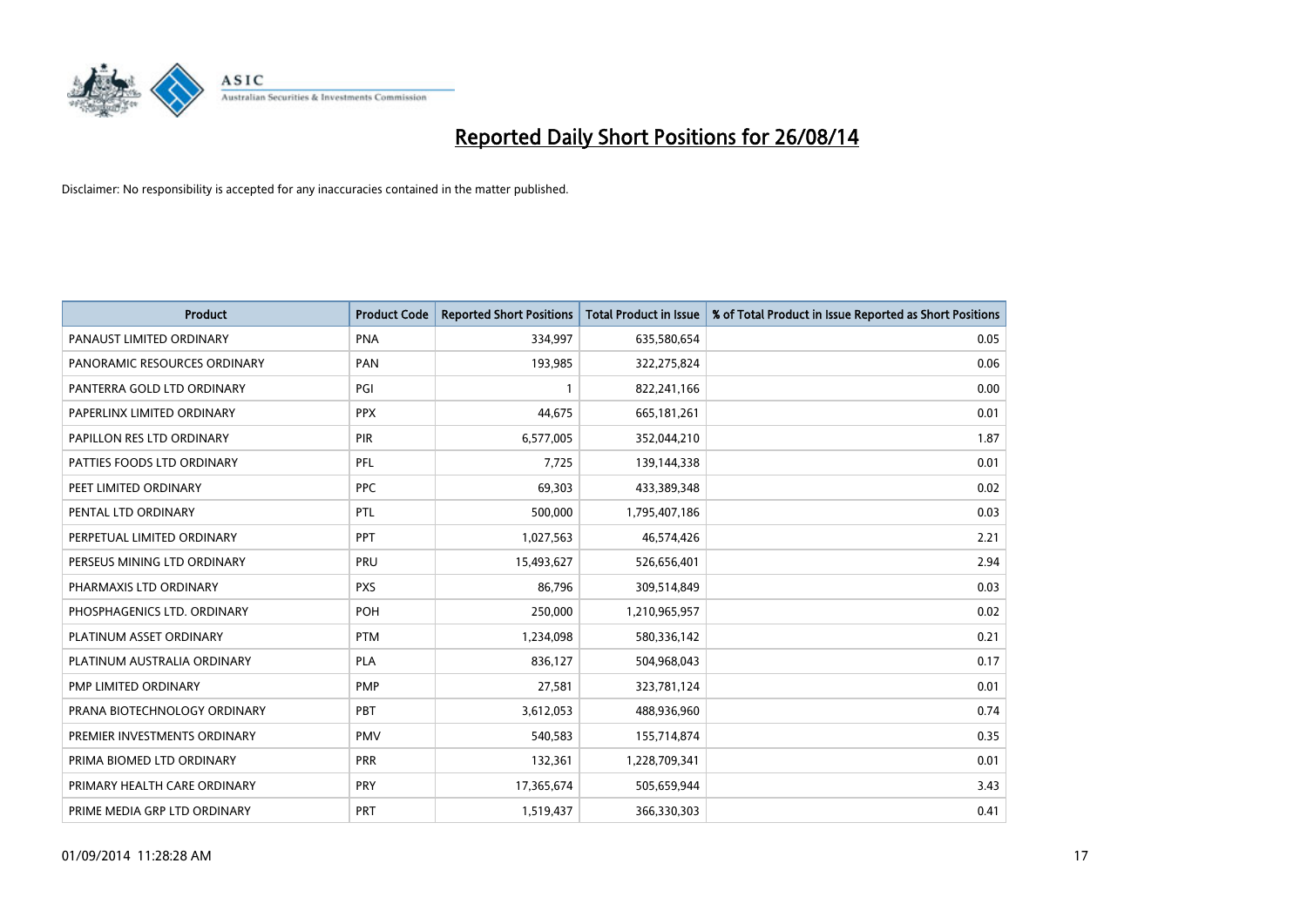

| <b>Product</b>                      | <b>Product Code</b> | <b>Reported Short Positions</b> | <b>Total Product in Issue</b> | % of Total Product in Issue Reported as Short Positions |
|-------------------------------------|---------------------|---------------------------------|-------------------------------|---------------------------------------------------------|
| PROGRAMMED ORDINARY                 | <b>PRG</b>          | 149,261                         | 118,644,974                   | 0.13                                                    |
| <b>QANTAS AIRWAYS ORDINARY</b>      | QAN                 | 81,751,191                      | 2,196,330,250                 | 3.72                                                    |
| <b>OBE INSURANCE GROUP ORDINARY</b> | <b>OBE</b>          | 21,101,430                      | 1,277,602,695                 | 1.65                                                    |
| <b>QUBE HOLDINGS LTD ORDINARY</b>   | <b>QUB</b>          | 17,486,274                      | 1,051,172,929                 | 1.66                                                    |
| RAMELIUS RESOURCES ORDINARY         | <b>RMS</b>          | 734,071                         | 458,968,257                   | 0.16                                                    |
| RAMSAY HEALTH CARE ORDINARY         | <b>RHC</b>          | 1,498,927                       | 202,081,252                   | 0.74                                                    |
| <b>RCG CORPORATION LTD ORDINARY</b> | <b>RCG</b>          | 55,261                          | 263,808,625                   | 0.02                                                    |
| <b>RCR TOMLINSON ORDINARY</b>       | <b>RCR</b>          | 669,885                         | 136,989,238                   | 0.49                                                    |
| <b>REA GROUP ORDINARY</b>           | <b>REA</b>          | 1,465,906                       | 131,714,699                   | 1.11                                                    |
| RECALL HOLDINGS LTD ORDINARY        | <b>REC</b>          | 6,648,139                       | 312,903,583                   | 2.12                                                    |
| RECKON LIMITED ORDINARY             | <b>RKN</b>          | 1,417,749                       | 112,084,762                   | 1.26                                                    |
| <b>RED 5 LIMITED ORDINARY</b>       | <b>RED</b>          | 174,740                         | 759,451,008                   | 0.02                                                    |
| <b>RED FORK ENERGY ORDINARY</b>     | <b>RFE</b>          | 1,286,244                       | 501,051,719                   | 0.26                                                    |
| REDBANK ENERGY LTD ORDINARY         | AEJ                 | 13                              | 786,287                       | 0.00                                                    |
| REED RESOURCES LTD ORDINARY         | <b>RDR</b>          | 2,000                           | 499,453,895                   | 0.00                                                    |
| <b>REGIS RESOURCES ORDINARY</b>     | <b>RRL</b>          | 42,232,784                      | 499,744,095                   | 8.45                                                    |
| RESMED INC CDI 10:1                 | <b>RMD</b>          | 42,334,164                      | 1,403,045,440                 | 3.02                                                    |
| <b>RESOLUTE MINING ORDINARY</b>     | <b>RSG</b>          | 6,721,996                       | 641,189,223                   | 1.05                                                    |
| <b>RESOURCE GENERATION ORDINARY</b> | <b>RES</b>          | 1,220                           | 581,380,338                   | 0.00                                                    |
| RETAIL FOOD GROUP ORDINARY          | <b>RFG</b>          | 7,610,975                       | 144,878,508                   | 5.25                                                    |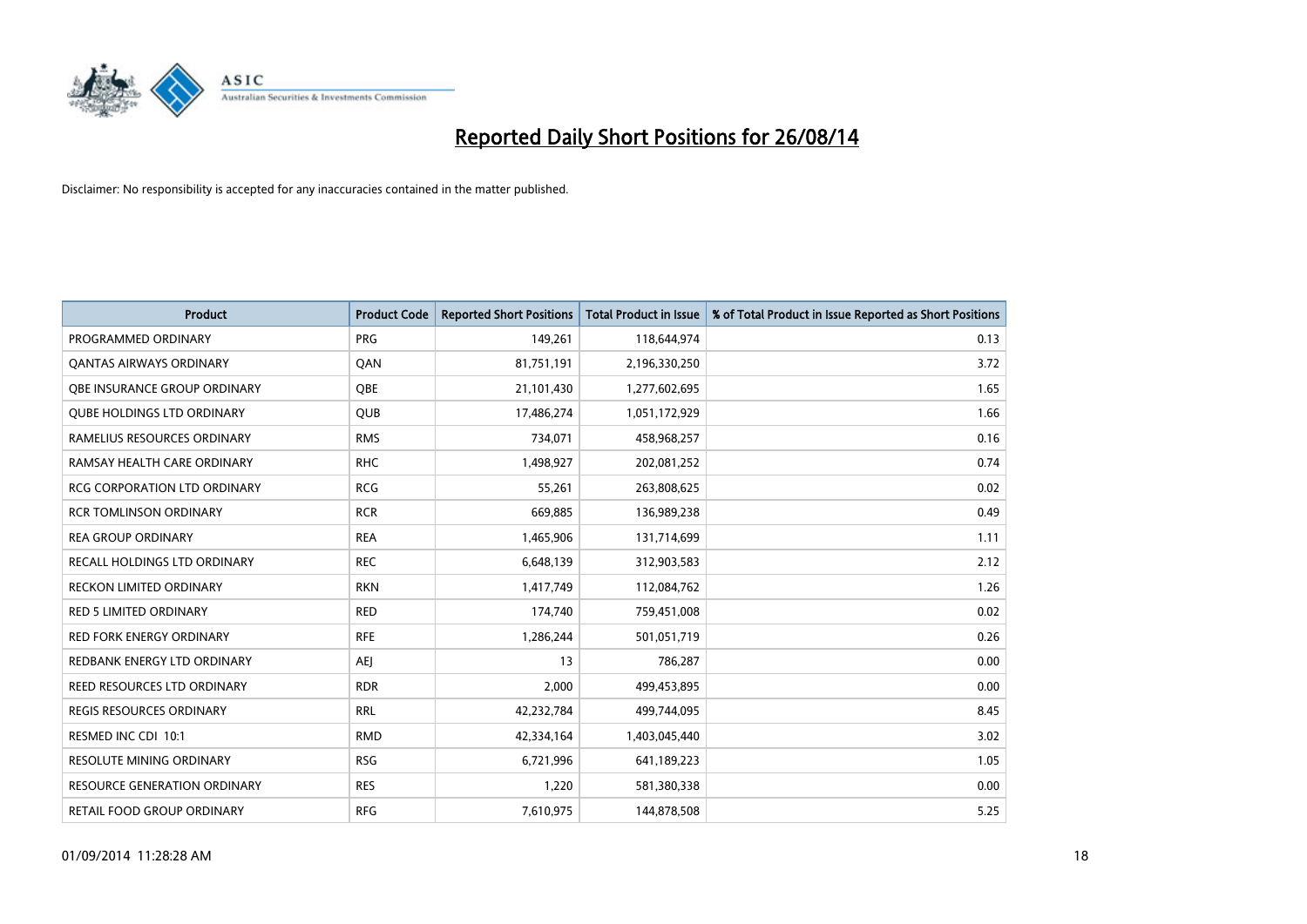

| <b>Product</b>                        | <b>Product Code</b> | <b>Reported Short Positions</b> | <b>Total Product in Issue</b> | % of Total Product in Issue Reported as Short Positions |
|---------------------------------------|---------------------|---------------------------------|-------------------------------|---------------------------------------------------------|
| REX MINERALS LIMITED ORDINARY         | <b>RXM</b>          | 615,672                         | 220,519,784                   | 0.28                                                    |
| RIO TINTO LIMITED ORDINARY            | <b>RIO</b>          | 3,940,559                       | 435,758,720                   | 0.90                                                    |
| <b>ROBUST RESOURCES ORDINARY</b>      | <b>ROL</b>          | $\mathbf{1}$                    | 195,369,627                   | 0.00                                                    |
| ROC OIL COMPANY ORDINARY              | <b>ROC</b>          | 458,813                         | 687,618,400                   | 0.07                                                    |
| ROYAL WOLF HOLDINGS ORDINARY          | <b>RWH</b>          | 211,639                         | 100,387,052                   | 0.21                                                    |
| RUBIK FINANCIAL LTD. ORDINARY         | <b>RFL</b>          | 42,604                          | 340,999,914                   | 0.01                                                    |
| RUNGEPINCOCKMINARCO ORDINARY          | <b>RUL</b>          | 35,000                          | 176,380,950                   | 0.02                                                    |
| <b>RURALCO HOLDINGS ORDINARY</b>      | <b>RHL</b>          | 3,658                           | 77,291,069                    | 0.00                                                    |
| SAI GLOBAL LIMITED ORDINARY           | SAI                 | 380,302                         | 210,918,332                   | 0.18                                                    |
| SALMAT LIMITED ORDINARY               | <b>SLM</b>          | 100,423                         | 159,812,799                   | 0.06                                                    |
| SAMSON OIL & GAS LTD ORDINARY         | SSN                 | 20,376,960                      | 2,837,756,933                 | 0.72                                                    |
| SANDFIRE RESOURCES ORDINARY           | <b>SFR</b>          | 2,008,739                       | 155,640,968                   | 1.29                                                    |
| SANTOS LTD ORDINARY                   | <b>STO</b>          | 6,271,542                       | 976,675,660                   | 0.64                                                    |
| SARACEN MINERAL ORDINARY              | SAR                 | 957,755                         | 792,784,738                   | 0.12                                                    |
| SCA PROPERTY GROUP STAPLED SECURITIES | <b>SCP</b>          | 30,080,636                      | 648,628,320                   | 4.64                                                    |
| <b>SCENTRE GRP STAPLED</b>            | SCG                 | 17,407,584                      | 5,324,296,678                 | 0.33                                                    |
| SEDGMAN LIMITED ORDINARY              | SDM                 | 1,593,668                       | 227,059,277                   | 0.70                                                    |
| SEEK LIMITED ORDINARY                 | <b>SEK</b>          | 12,348,461                      | 340,459,756                   | 3.63                                                    |
| SELECT HARVESTS ORDINARY              | SHV                 | 928,566                         | 57,999,427                    | 1.60                                                    |
| SENEX ENERGY LIMITED ORDINARY         | SXY                 | 10,787,993                      | 1,148,128,941                 | 0.94                                                    |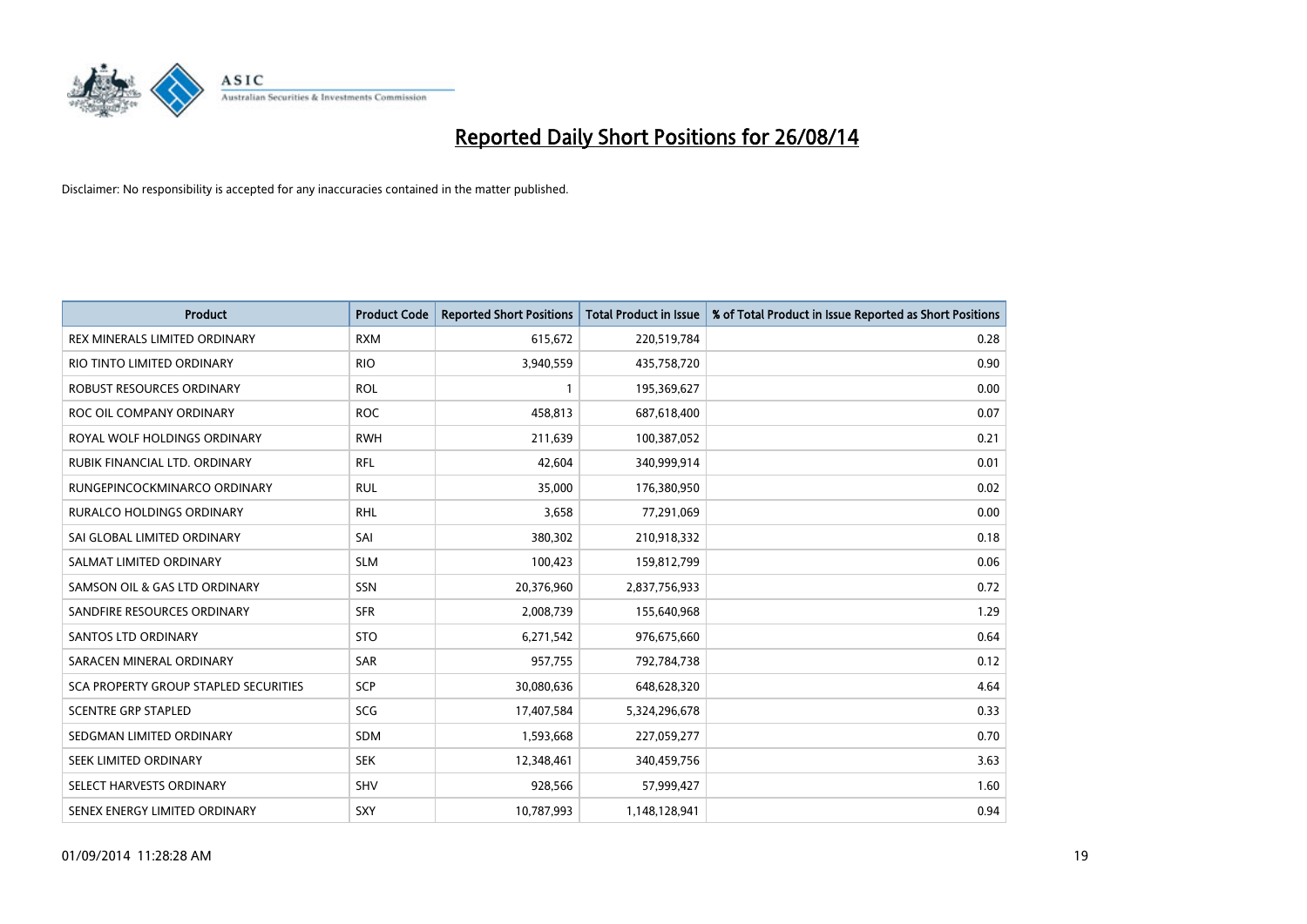

| Product                                  | <b>Product Code</b> | <b>Reported Short Positions</b> | <b>Total Product in Issue</b> | % of Total Product in Issue Reported as Short Positions |
|------------------------------------------|---------------------|---------------------------------|-------------------------------|---------------------------------------------------------|
| SERVCORP LIMITED ORDINARY                | SRV                 | 2,578                           | 98,432,275                    | 0.00                                                    |
| SERVICE STREAM ORDINARY                  | <b>SSM</b>          | 30                              | 386,389,873                   | 0.00                                                    |
| SEVEN GROUP HOLDINGS ORDINARY            | <b>SVW</b>          | 481,458                         | 302,691,886                   | 0.16                                                    |
| SEVEN WEST MEDIA LTD ORDINARY            | <b>SWM</b>          | 5,103,659                       | 999,160,872                   | 0.51                                                    |
| SIGMA PHARMACEUTICAL ORDINARY            | <b>SIP</b>          | 17,444,590                      | 1,108,086,575                 | 1.57                                                    |
| SILEX SYSTEMS ORDINARY                   | <b>SLX</b>          | 6,361,505                       | 170,467,339                   | 3.73                                                    |
| SILVER CHEF LIMITED ORDINARY             | SIV                 | 69,803                          | 29,469,492                    | 0.24                                                    |
| SILVER LAKE RESOURCE ORDINARY            | <b>SLR</b>          | 23,900,057                      | 503,233,971                   | 4.75                                                    |
| SIMAVITA LTD CDI 1:1                     | <b>SVA</b>          | 569.743                         | 73,366,351                    | 0.78                                                    |
| SIMS METAL MGMT LTD ORDINARY             | SGM                 | 12,764,795                      | 204,605,159                   | 6.24                                                    |
| SINGAPORE TELECOMM. CHESS DEPOSITARY INT | SGT                 | 7,949,379                       | 117,328,705                   | 6.78                                                    |
| SINO GAS ENERGY ORDINARY                 | <b>SEH</b>          | 7,280,782                       | 1,541,422,358                 | 0.47                                                    |
| SIRIUS RESOURCES NL ORDINARY             | <b>SIR</b>          | 9,958,294                       | 312,688,269                   | 3.18                                                    |
| SIRTEX MEDICAL ORDINARY                  | <b>SRX</b>          | 126,707                         | 56,494,365                    | 0.22                                                    |
| SKILLED GROUP LTD ORDINARY               | <b>SKE</b>          | 5,260,501                       | 235,254,496                   | 2.24                                                    |
| <b>SKY NETWORK ORDINARY</b>              | <b>SKT</b>          | 178,692                         | 389,139,785                   | 0.05                                                    |
| SKYCITY ENT GRP LTD ORDINARY             | <b>SKC</b>          | 6,894,711                       | 582,088,094                   | 1.18                                                    |
| <b>SLATER &amp; GORDON ORDINARY</b>      | SGH                 | 2,785,061                       | 204,338,625                   | 1.36                                                    |
| SMS MANAGEMENT, ORDINARY                 | <b>SMX</b>          | 2,300,261                       | 69,394,537                    | 3.31                                                    |
| SONIC HEALTHCARE ORDINARY                | <b>SHL</b>          | 3,544,308                       | 400,811,556                   | 0.88                                                    |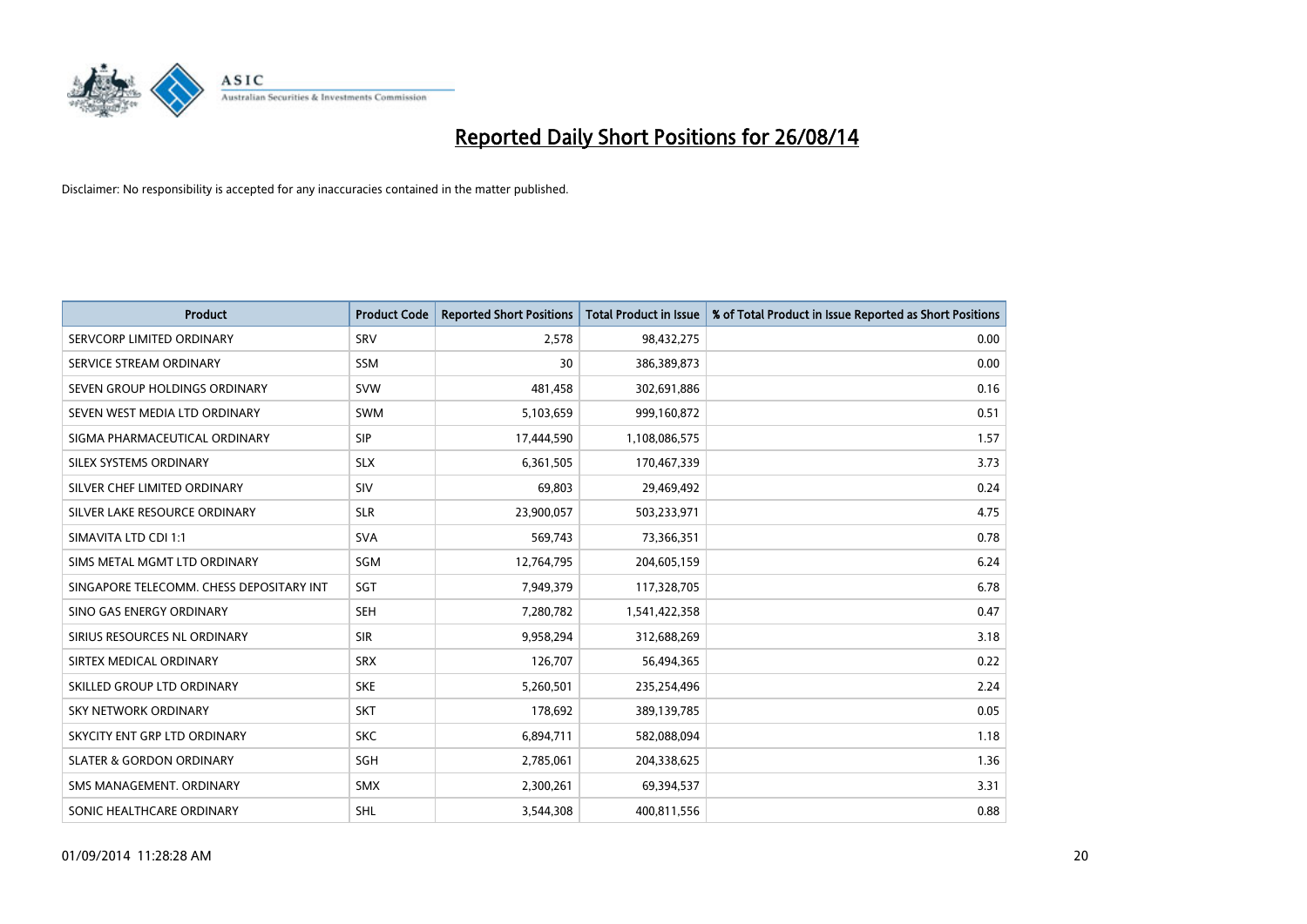

| <b>Product</b>                           | <b>Product Code</b> | <b>Reported Short Positions</b> | <b>Total Product in Issue</b> | % of Total Product in Issue Reported as Short Positions |
|------------------------------------------|---------------------|---------------------------------|-------------------------------|---------------------------------------------------------|
| SOUL PATTINSON (W.H) ORDINARY            | SOL                 | 12,718                          | 239,395,320                   | 0.01                                                    |
| SP AUSNET STAPLED SECURITIES             | <b>SPN</b>          | 801,283                         | 3,425,244,162                 | 0.02                                                    |
| SPARK INFRASTRUCTURE STAPLED US PROHIBT. | SKI                 | 14,849,384                      | 1,466,360,128                 | 1.01                                                    |
| SPARK NEW ZEALAND ORDINARY               | <b>SPK</b>          | 7,738,805                       | 1,828,530,844                 | 0.42                                                    |
| SPDR 200 FUND ETF UNITS                  | <b>STW</b>          | 23,638                          | 46,146,865                    | 0.05                                                    |
| SPECIALTY FASHION ORDINARY               | <b>SFH</b>          | 2,037                           | 192,236,121                   | 0.00                                                    |
| SPOTLESS GRP HLD LTD ORDINARY            | <b>SPO</b>          | 20,761,576                      | 1,098,290,178                 | 1.89                                                    |
| ST BARBARA LIMITED ORDINARY              | SBM                 | 13,509,813                      | 488,074,077                   | 2.77                                                    |
| STARPHARMA HOLDINGS ORDINARY             | SPL                 | 14,375,607                      | 285,109,680                   | 5.04                                                    |
| STEADFAST GROUP LTD ORDINARY             | <b>SDF</b>          | 6,689,878                       | 501,638,307                   | 1.33                                                    |
| STH CRS ELECT ENGNR ORDINARY             | <b>SXE</b>          | 13,433                          | 161,523,130                   | 0.01                                                    |
| STHN CROSS MEDIA ORDINARY                | <b>SXL</b>          | 35,257,682                      | 705,246,986                   | 5.00                                                    |
| STOCKLAND UNITS/ORD STAPLED              | SGP                 | 8,540,338                       | 2,326,978,560                 | 0.37                                                    |
| STRAITS RES LTD. ORDINARY                | SRO                 | 28,747                          | 1,217,730,293                 | 0.00                                                    |
| STRIKE ENERGY LTD ORDINARY               | <b>STX</b>          | 4,000                           | 833,330,946                   | 0.00                                                    |
| STW COMMUNICATIONS ORDINARY              | SGN                 | 2,924,723                       | 403,828,512                   | 0.72                                                    |
| SUNCORP GROUP LTD ORDINARY               | <b>SUN</b>          | 12,711,221                      | 1,286,600,980                 | 0.99                                                    |
| SUNDANCE ENERGY ORDINARY                 | <b>SEA</b>          | 2,707,822                       | 548,714,663                   | 0.49                                                    |
| SUNDANCE RESOURCES ORDINARY              | SDL                 | 78,989,643                      | 3,082,028,456                 | 2.56                                                    |
| SUNLAND GROUP LTD ORDINARY               | <b>SDG</b>          | 1,309,816                       | 181,710,087                   | 0.72                                                    |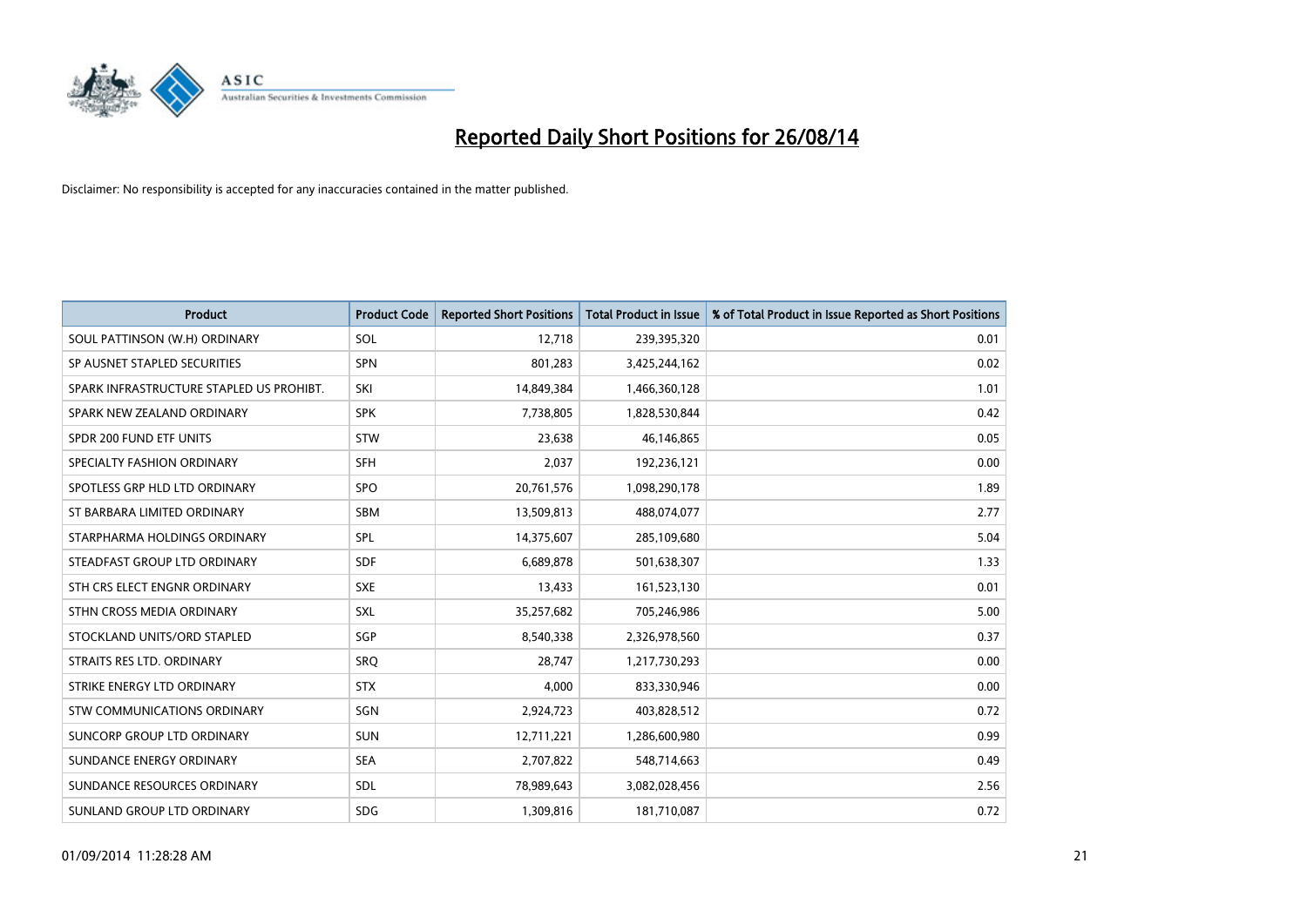

| Product                          | <b>Product Code</b> | <b>Reported Short Positions</b> | <b>Total Product in Issue</b> | % of Total Product in Issue Reported as Short Positions |
|----------------------------------|---------------------|---------------------------------|-------------------------------|---------------------------------------------------------|
| SUPER RET REP LTD ORDINARY       | SUL                 | 6,517,276                       | 196,731,620                   | 3.31                                                    |
| SYD AIRPORT STAPLED US PROHIBIT. | <b>SYD</b>          | 23,511,514                      | 2,216,216,041                 | 1.06                                                    |
| SYRAH RESOURCES ORDINARY         | <b>SYR</b>          | 4,065,605                       | 163,470,076                   | 2.49                                                    |
| TABCORP HOLDINGS LTD ORDINARY    | <b>TAH</b>          | 14,540,453                      | 762,954,019                   | 1.91                                                    |
| TAP OIL LIMITED ORDINARY         | <b>TAP</b>          | 8,184                           | 243,150,627                   | 0.00                                                    |
| TASSAL GROUP LIMITED ORDINARY    | <b>TGR</b>          | 188,940                         | 146,507,029                   | 0.13                                                    |
| TATTS GROUP LTD ORDINARY         | <b>TTS</b>          | 24,988,800                      | 1,434,545,797                 | 1.74                                                    |
| TECHNOLOGY ONE ORDINARY          | <b>TNE</b>          | 35,161                          | 308,796,455                   | 0.01                                                    |
| TELSTRA CORPORATION, ORDINARY    | <b>TLS</b>          | 66,753,751                      | 12,443,074,357                | 0.54                                                    |
| TEN NETWORK HOLDINGS ORDINARY    | <b>TEN</b>          | 139,301,448                     | 2,630,984,596                 | 5.29                                                    |
| TERANGA GOLD CORP CDI 1:1        | <b>TGZ</b>          | 115,258                         | 79,354,621                    | 0.15                                                    |
| TFS CORPORATION LTD ORDINARY     | <b>TFC</b>          | 1,660,766                       | 324,157,408                   | 0.51                                                    |
| THE PAS GROUP LTD ORDINARY       | <b>PGR</b>          | 609,390                         | 136,690,860                   | 0.45                                                    |
| THE REJECT SHOP ORDINARY         | <b>TRS</b>          | 2,910,924                       | 28,844,648                    | 10.09                                                   |
| THORN GROUP LIMITED ORDINARY     | <b>TGA</b>          | 176                             | 150,634,985                   | 0.00                                                    |
| TIGER RESOURCES ORDINARY         | <b>TGS</b>          | 3,273,850                       | 898,784,227                   | 0.36                                                    |
| TOLL HOLDINGS LTD ORDINARY       | <b>TOL</b>          | 28,616,859                      | 717,133,875                   | 3.99                                                    |
| TOX FREE SOLUTIONS ORDINARY      | <b>TOX</b>          | 3,432,651                       | 133,752,359                   | 2.57                                                    |
| TPG TELECOM LIMITED ORDINARY     | <b>TPM</b>          | 11,955,241                      | 793,808,141                   | 1.51                                                    |
| TRADE ME GROUP ORDINARY          | <b>TME</b>          | 4,223,809                       | 396,584,956                   | 1.07                                                    |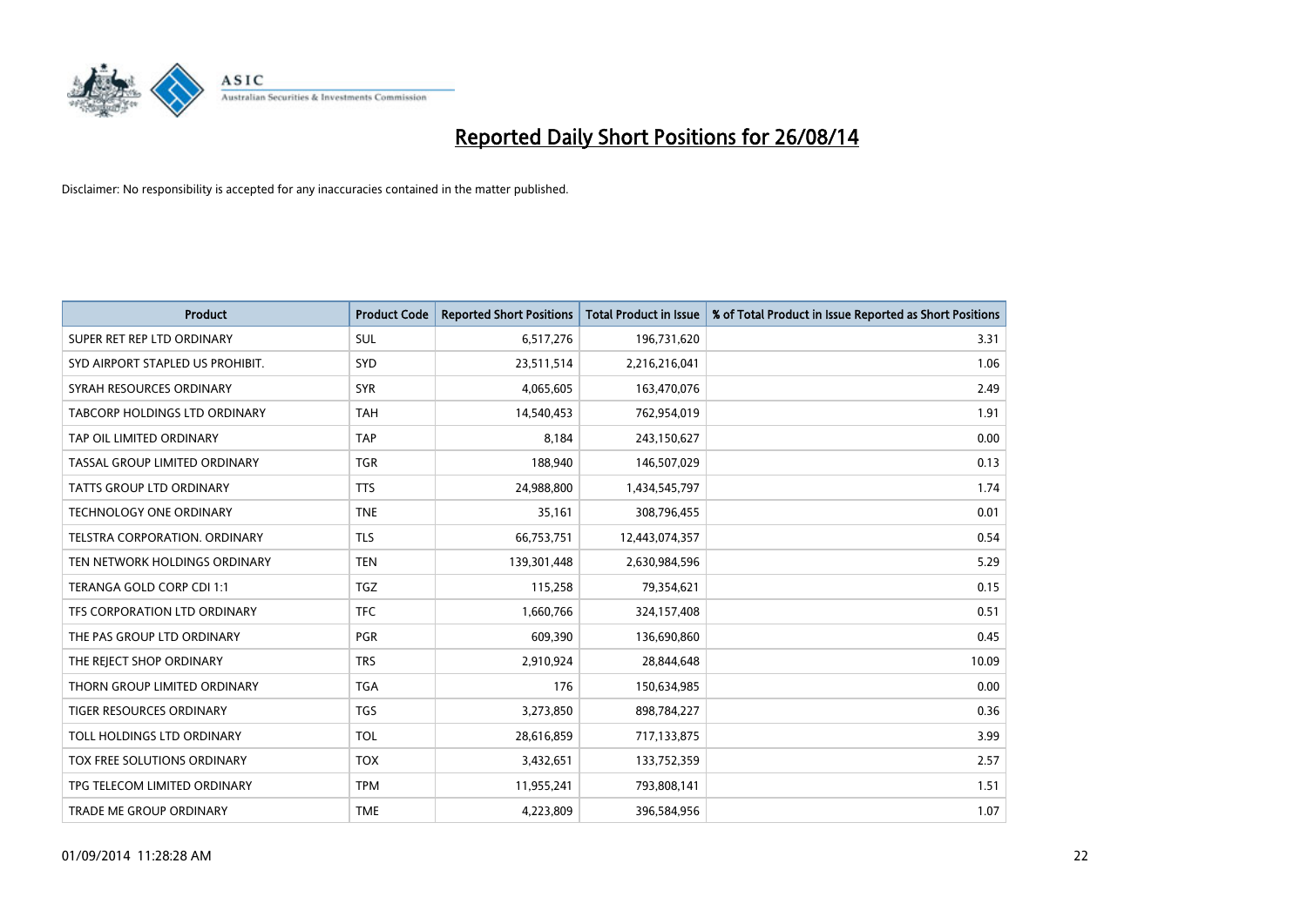

| <b>Product</b>                       | <b>Product Code</b> | <b>Reported Short Positions</b> | <b>Total Product in Issue</b> | % of Total Product in Issue Reported as Short Positions |
|--------------------------------------|---------------------|---------------------------------|-------------------------------|---------------------------------------------------------|
| <b>TRANSFIELD SERVICES ORDINARY</b>  | <b>TSE</b>          | 24,556,766                      | 512,457,716                   | 4.79                                                    |
| TRANSPACIFIC INDUST. ORDINARY        | <b>TPI</b>          | 7,408,445                       | 1,579,648,778                 | 0.47                                                    |
| TRANSURBAN GROUP TRIPLE STAPLED SEC. | <b>TCL</b>          | 15,402,658                      | 1,905,959,897                 | 0.81                                                    |
| <b>TREASURY GROUP ORDINARY</b>       | <b>TRG</b>          | 89,790                          | 23,697,498                    | 0.38                                                    |
| TREASURY WINE ESTATE ORDINARY        | <b>TWE</b>          | 8,999,110                       | 649,427,560                   | 1.39                                                    |
| <b>TRITON MIN LTD ORDINARY</b>       | <b>TON</b>          | 7,262                           | 299,304,477                   | 0.00                                                    |
| TROY RESOURCES LTD ORDINARY          | <b>TRY</b>          | 2,508,912                       | 195,096,457                   | 1.29                                                    |
| TZ LIMITED ORDINARY                  | <b>TZL</b>          | 5,448,454                       | 384,874,293                   | 1.42                                                    |
| <b>UGL LIMITED ORDINARY</b>          | UGL                 | 14,754,161                      | 166,511,240                   | 8.86                                                    |
| UNILIFE CORPORATION CDI 6:1          | <b>UNS</b>          | 108,562                         | 268,559,046                   | 0.04                                                    |
| UXC LIMITED ORDINARY                 | <b>UXC</b>          | 3,625,066                       | 322,477,434                   | 1.12                                                    |
| <b>VEDA GROUP LTD ORDINARY</b>       | <b>VED</b>          | 18,027,024                      | 842,055,406                   | 2.14                                                    |
| <b>VILLAGE ROADSHOW LTD ORDINARY</b> | <b>VRL</b>          | 745,577                         | 159,504,142                   | 0.47                                                    |
| <b>VIRGIN AUS HLDG LTD ORDINARY</b>  | <b>VAH</b>          | 57,037,776                      | 3,514,825,734                 | 1.62                                                    |
| <b>VIRTUS HEALTH LTD ORDINARY</b>    | <b>VRT</b>          | 4,789,516                       | 79,722,678                    | 6.01                                                    |
| VISION EYE INSTITUTE ORDINARY        | <b>VEI</b>          | 46,966                          | 161,562,757                   | 0.03                                                    |
| <b>VOCATION LTD ORDINARY</b>         | <b>VET</b>          | 14,078,758                      | 202,899,894                   | 6.94                                                    |
| <b>VOCUS COMMS LTD ORDINARY</b>      | <b>VOC</b>          | 224,112                         | 94,609,834                    | 0.24                                                    |
| WARRNAMBOOL CHEESE ORDINARY          | <b>WCB</b>          | 19                              | 56,098,797                    | 0.00                                                    |
| <b>WATPAC LIMITED ORDINARY</b>       | <b>WTP</b>          | 2,516                           | 186,489,922                   | 0.00                                                    |